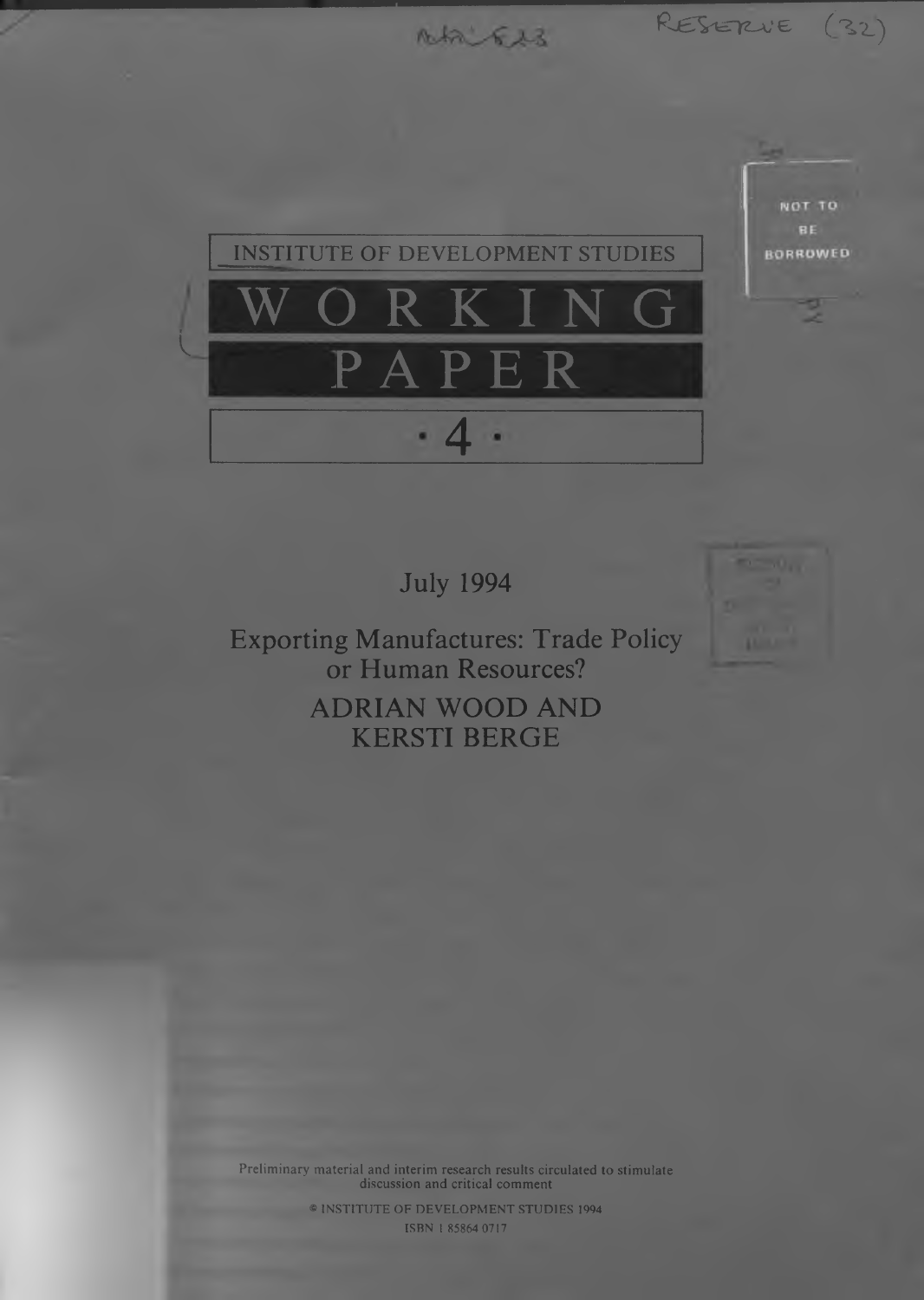**EXPORTING MANUFACTURES: TRADE POLICY OR HUMAN RESOURCES?**

# **Adrian Wood and Kersti Berge**

Institute of Development Studies, University of Sussex Brighton BN1 9RE, England Phone 0273 678777 Fax 0273 691647 Email [A.J.B.Wood@Sussex.ac.uk](mailto:A.J.B.Wood@Sussex.ac.uk)

#### **Abstract**

Whether a country exports manufactures or primary products is determined mainly by the skill level of its labour force, relative to the extent of its natural resources. This proposition is derived from a modified version of Heckscher-Ohlin theory, and strongly supported by econometric evidence. Variation in trade policies currently accounts for only a small part of the cross-country variation in the relative importance of manufactured exports. These findings have important implications for development strategy advice.

## **Acknowledgements**

The authors are most grateful for financial support from the UK Overseas Development Administration, through ESCOR Research Scheme R5037, and for valuable comments from Robert Cassen, George Mavrotas, Simon Maxwell, Hans Singer, Robert Wade, and other participants in two workshops at IDS.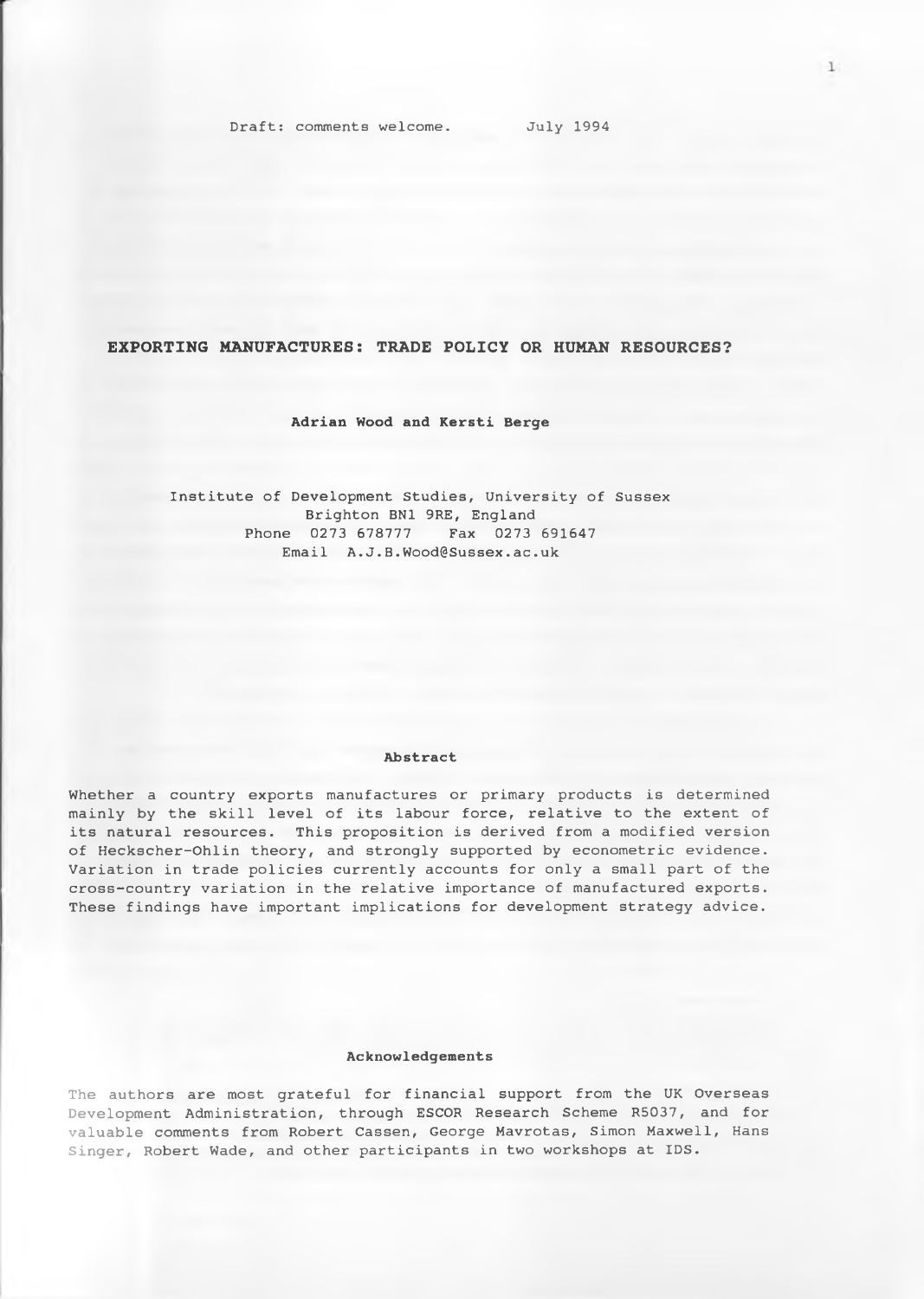Everyone agrees that East Asia's spectacular development success has been intimately associated with the export of manufactures. Most people also believe that these exports were caused by the trade policies pursued by the countries concerned (broadly defined to include trade-related macroeconomic and industrial policies).<sup>1</sup> This belief provides the basis of much official advice to other poor countries. As the World Bank (1993, p. 358) put it in a recent, widely-publicised report: "of the many interventions tried in East Asia, those associated with their export push hold the most promise for other developing economies". Thus for the past decade, in this spirit, trade policy reforms have been central to the structural adjustment programmes that the Bank and the IMF have promoted in many countries, most notably - and least successfully - in Sub-Saharan Africa (World Bank 1994).

This paper argues that the conventional interpretation and generalisation of East Asian export experience is misleading. Appropriate trade policies are a necessary condition for a country to export manufactures. But there is another necessary condition, namely that the resource endowments of the country concerned should give it a comparative advantage in manufacturing, and in practice this resource condition is far more important. There are now few countries where the main obstacle to manufactured exports is wrong trade policies: the usual obstacle is "wrong" resource endowments. $^{\text{2}}$ 

In support of its argument, this paper will present (in Section I) a new variant of Heckscher-Ohlin (H-O) trade theory, and suggest (in Section II) a new approach to the econometric specification of H-O models. In Section III, it will be shown that a purely resource-based model can explain much of the cross-country pattern of trade in manufactures and primary products. Various measures of trade policy will then be introduced into the model in Section IV, but found to add little to its explanatory power. Section V summarises the conclusions, and discusses their implications for policy.

**2**

<sup>1.</sup> Though there is vigorous dispute about which aspects of broadly-defined trade policy were most important. See e.g. Wade (1990), World Bank (1993), and Fishlow et al (1994).

<sup>2.</sup> Others who have argued explicitly, though in various contexts, that the pattern of trade depends more on resources than on policy include Winters (1987), Bruchmann (1989), and Saxonhouse (1993). Implicitly, the same is argued in the many studies which test Heckscher-Ohlin trade theory without including trade policy variables in their models: see Leamer (1992, 1993).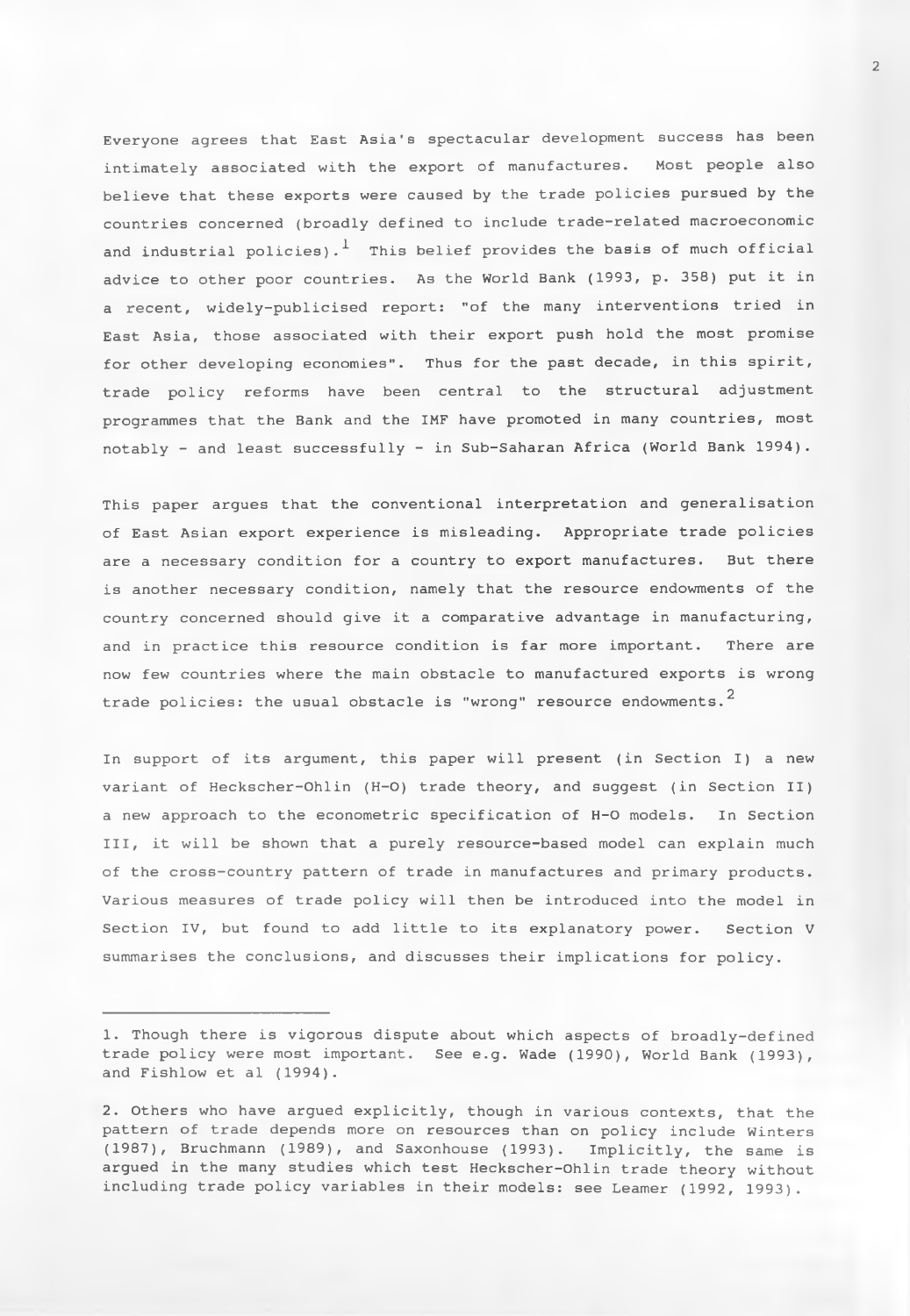## **I . A skill-and-land-only Heckscher-Ohlin model**

The central question of this paper is what determines whether a country is an exporter mainly of manufactures or mainly of primary products (trade in services will also be dealt with, but not immediately). This question can be approached by harnessing the fundamental insight of Heckscher and Ohlin, namely that countries tend to export those goods which use intensively the factors of production with which they are relatively abundantly endowed.

In this perspective, one vital ingredient of the answer must be some basic difference in *factor proportions* between manufactures and primary products. To establish the nature of this difference, it is important to bear in mind that a factor is defined in this context as an input to production that is *internationally immobile.* Thus common sense and trade theory both tell us that the comparative advantage of particular countries cannot be governed by the availability of traded intermediate inputs such as ginned cotton or fertiliser. By extension of this logic, capital must also be disqualified as a factor: it is just too internationally mobile to be a basic influence on the commodity composition of trade (for a full statement and defence of this still somewhat controversial proposition, see Wood 1994b).<sup>3</sup>

The immobility criterion thus reduces the list of factors of production to natural resources and human resources (acknowledging, of course, that some part of the world's labour force, too, is internationally mobile). Within each of these groups there are many detailed factors of production: a wide variety of natural resources, and numerous sorts of workers, distinguished in particular by their types and levels of skill. However, we will assume for convenience here that all sorts of natural resources can be aggregated into something called *land* (labelled N), and that all sorts of skills can be aggregated into a single stock of *skill* (labelled H for human resources or human capital).

We can then write a production function for either manufactures or primary products as  $Q_i = f_i(N_i, H_i, L_i)$ , where L is the number of workers involved,

<sup>3.</sup> Infrastructure is an important form of capital that is not mobile, and affects the level of trade via transport costs. Inter-country differences in infrastructure also influence the *composition* of trade (Wood 1994c, pp. 35-6), but are assumed in this paper to be of second-order importance.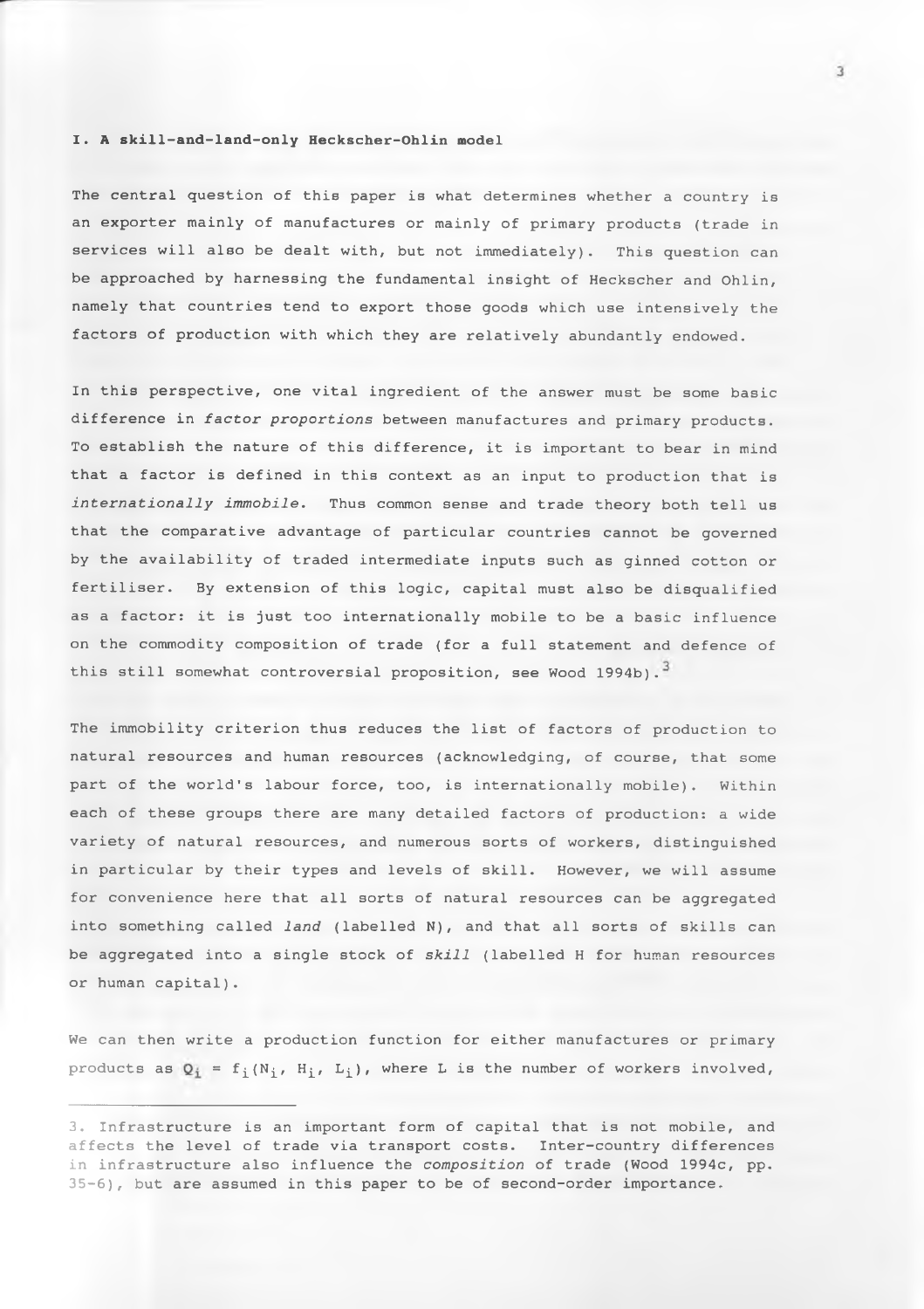and capital and intermediate inputs are omitted for the sake of simplicity. Assuming constant returns to scale (with due hesitation, but in line with other H-O models), we can rewrite both production functions in intensive form as:

$$
q_m = f_m(n_m, h_m) \tag{1a}
$$

$$
q_p = f_p(n_p, h_p) \tag{1b}
$$

where q is output per worker, n is land per worker, h is the average level of skill per worker, and the subscripts m and p refer to manufactures and primary products respectively.

The basic difference in factor proportions in our model is simply that the ratio of skill (per worker) to land (per worker) is higher for manufactures than for primary products. Formally, defining (for example)  $a_{nm}$  as  $n_m/q_m$ , we assume that at all sets of relative factor prices

$$
a_{\rm hm}/a_{\rm hm} > a_{\rm hp}/a_{\rm np}. \tag{2}
$$

The individual a<sub>jj</sub> coefficients may vary with relative factor prices. In particular, the skill/land input ratios  $a_{hm}/a_{nm}$  and  $a_{hop}/a_{np}$ , which reflect the choice of technique (and the output mix) within each sector, will vary among countries and time periods with the relative cost of skill and land. But, as in other H-O models, there are assumed to be no "factor intensity reversals": the skill/land input ratio in manufacturing is always greater than in primary production.

This difference in factor proportions seems self-evident for manufacturing and primary production on average (although there may be pairs of specific manufacturing and primary activities for which inequality (2) is reversed). Manufacturing is clearly much more compact than agriculture - carried out on comparatively small sites and in cities, whereas agriculture needs big tracts of land. There is also a major difference in skill requirements: illiterate people can (and do, in large numbers) work as farmers, whereas even "unskilled" work in modern manufacturing requires a basic education (Wood 1994c, pp. 49, 95). Unlike agriculture, mineral extraction can be carried out on small sites, sometimes with a highly skilled labour force.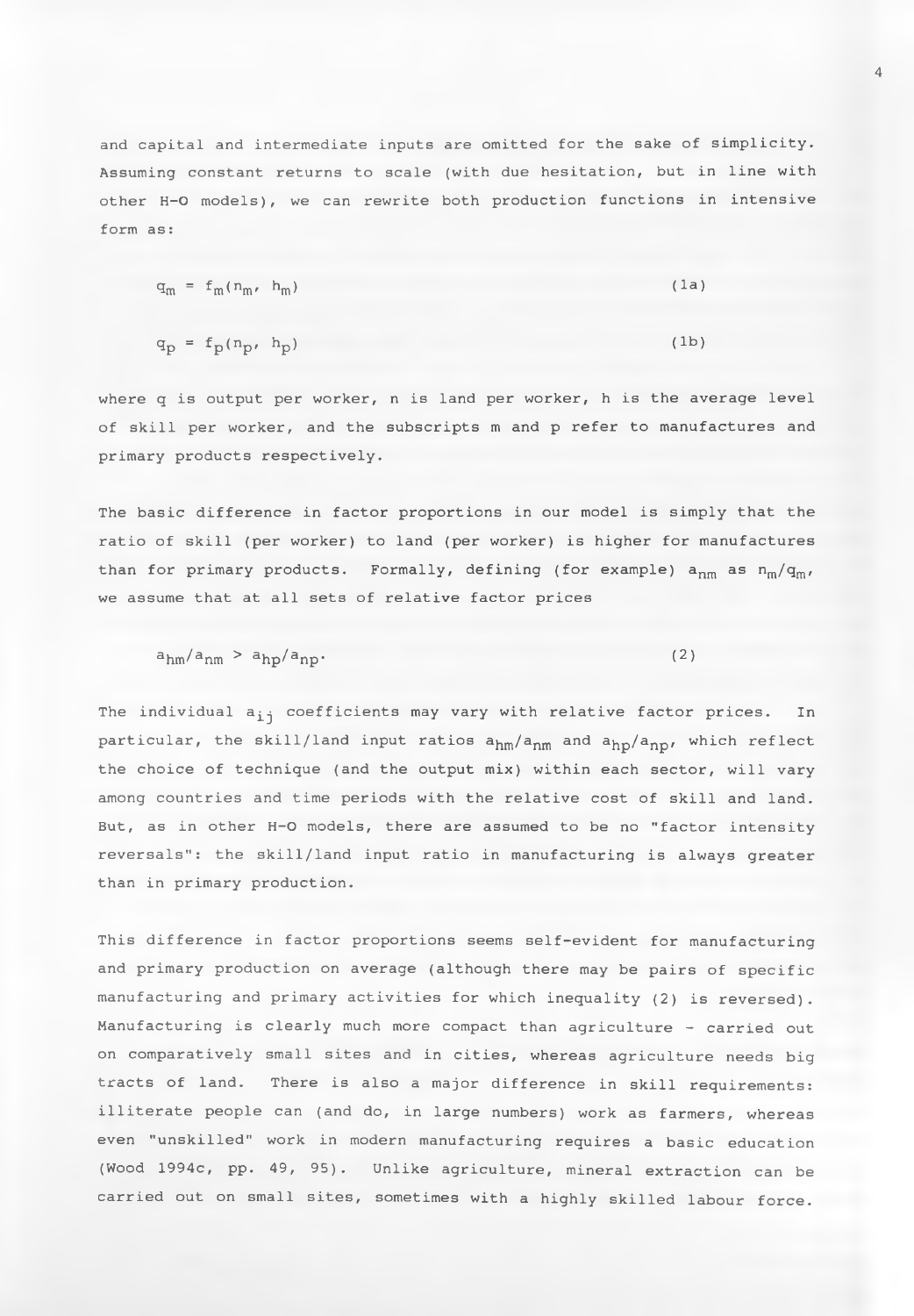However, the *relative* cost structure of mining resembles that of farming, with a generally higher ratio of rent (for land or other natural resource use) to skilled wages than in manufacturing.

In addition to differences in factor proportions among goods, the second vital ingredient of all H-O models is differences in *resource endowments* among countries. And clearly, given the nature of the difference between manufactures and primary products, what is going to determine a country's comparative advantage as between manufactures and primary products in the present model is its relative endowments of skill and land.

The logic is so standard as to need only a brief summary. In the absence of trade, and of offsetting differences in consumer tastes and technology, the relative price of skill and land would vary among countries according to the relative supplies of these two factors. For example, in a country with a lot of natural resources, and little skilled labour, land would be cheap relative to skill. Because of the difference in factor proportions (inequality (2)), these variations in relative factor prices would cause corresponding variations in relative goods prices. So manufactures would cost more, relative to primary products, in a country with a low ratio of skill to land. Given the chance to trade, such a country would obviously tend to export primary products and import manufactures - and vice versa for a country with a high ratio of skill to land.

This is illustrated in Figure 1, whose axes measure the average levels of skill per worker and land per worker in each country (the total number of workers in each country, which may be thought of as a measure of country size, can be neglected because we are assuming constant returns to scale). Each country must lie on a ray from the origin, whose slope measures the ratio of its endowments of skill and land (the "per worker" denominators cancel out). Moreover, there must be one particular ray from the origin that measures the *world average* ratio of skill to land: and whether a country is a net exporter of manufactures or of primary products must depend on whether it lies above or below that ray.

A country's pattern of trade, incidentally, is not determined simply by whether it is rich or poor. Per capita income, insofar as it depends on resource availability, is measured in this figure by *distance from the*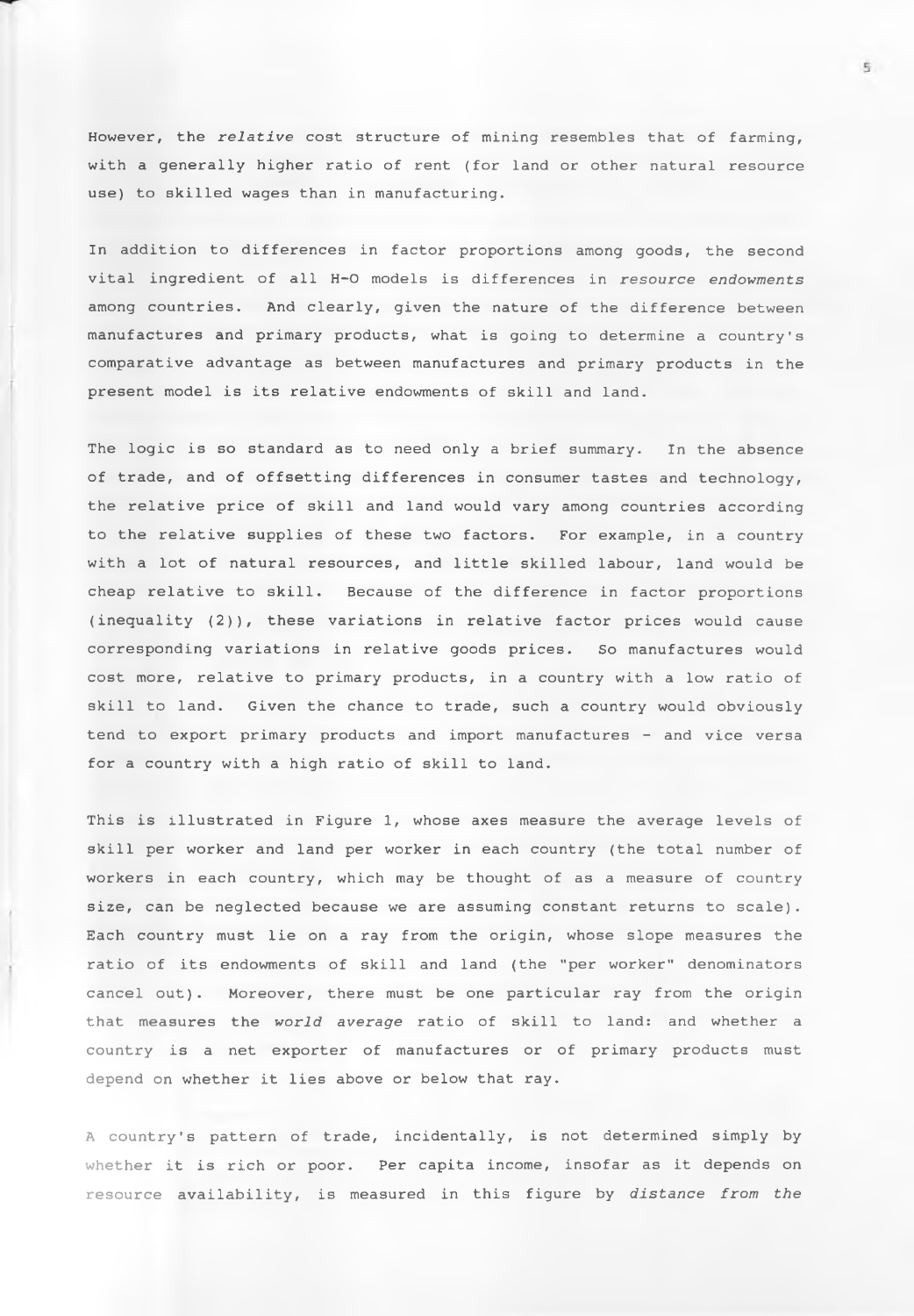

# Figure 1 Determinants of comparative advantage

Land per worker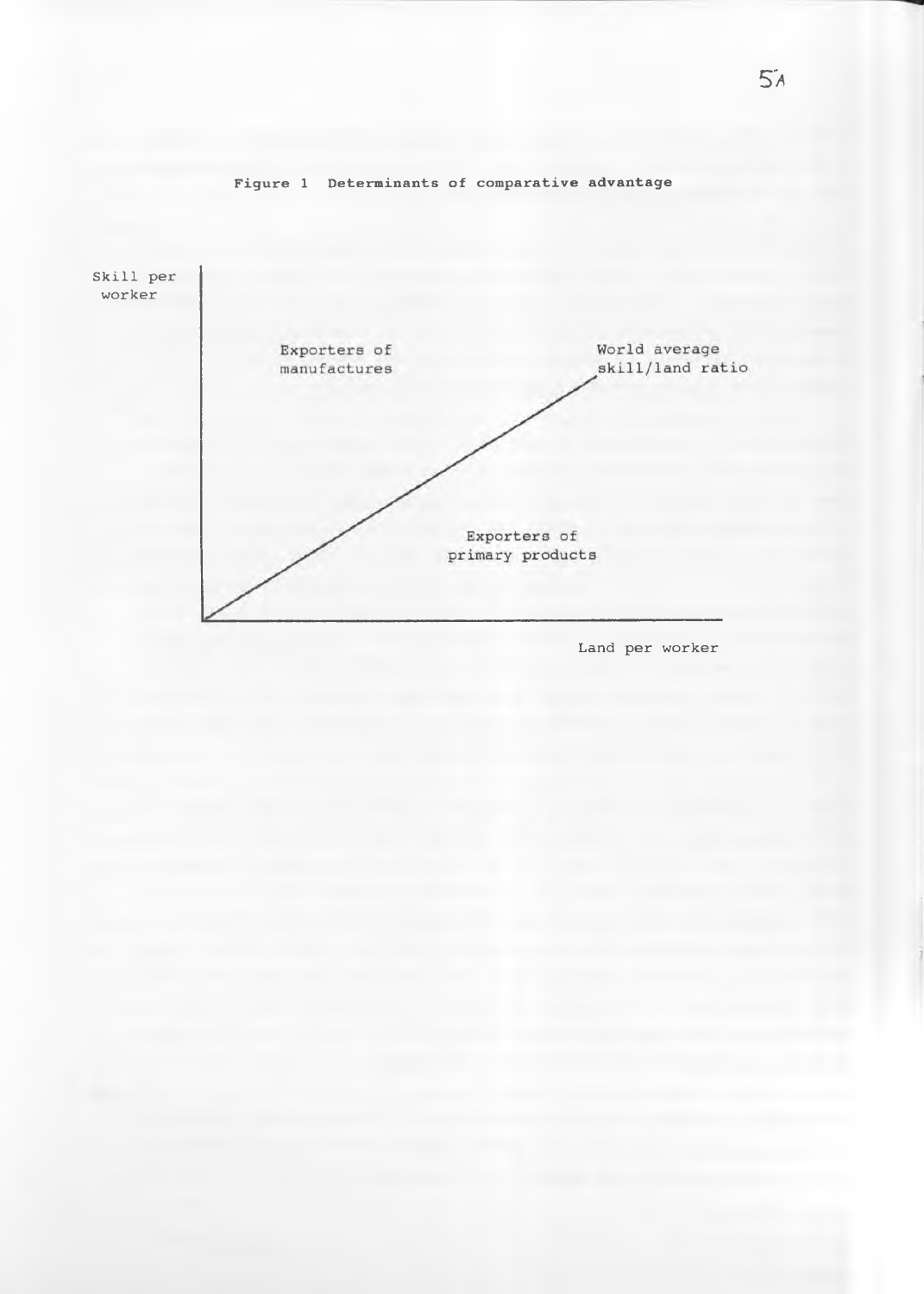*origin.* Thus countries with very different income levels may lie on the same ray: there are some rich exporters of primary commodities, and some poor exporters of manufactures. It is important to recognise, too, that a country's skill level can rise over time: the diagram can thus also be used to analyse dynamic comparative advantage (Wood 1994a, pp. 9-11).

The dividing line between manufactures and primary products has so far been taken for granted, neglecting the issue of how to treat the "primary processing" activities that are included in "manufacturing" in output and employment data, but excluded from it in trade data.  $4$  However, the model itself suggests that the division should depend on the transport costs of the raw materials used in an activity: where these are low enough for the materials to be widely traded, the activity belongs in manufacturing; but where bulk or weight make it necessary for the materials to be processed close to the natural resources from which they are obtained, the activity belongs in the primary category. Fortunately, moreover, this seems to be more or less how the line is drawn in practice in trade statistics, whose definitions of manufactures and primary products will simply be accepted for the rest of this paper.

A further advantage of this narrow definition of manufactures is that it allows the model to be extended to cover trade in services. For services resemble narrow manufactures (and differ from primary products) in having relatively high skill/land input ratios. In practice, the data on traded services are so limited that they are not included in the empirical work described below, but in theory, services can be accommodated in the model simply by broadening the definition of manufactures to include them. (Our model thus sheds no light, incidentally, on the developed-country debate about the relative merits of manufactured and service exports.)

It is also worth noting that the present model is one member of a larger family of skill-and-land-only H-O models. Another such model focusses on trade in manufactures (and services) of varying skill intensity, which it

<sup>4.</sup> In trade data, manufacturing is usually defined as categories 5-8, less 68, of the Standard International Trade Classification. In production and employment data, manufacturing is the much broader category 3 of Revision 2 of the International Standard Industrial Classification (now division D of Revision 3), which also includes food, beverages and tobacco, refined oil, leather, lumber, pulp and paper, and non-ferrous metals.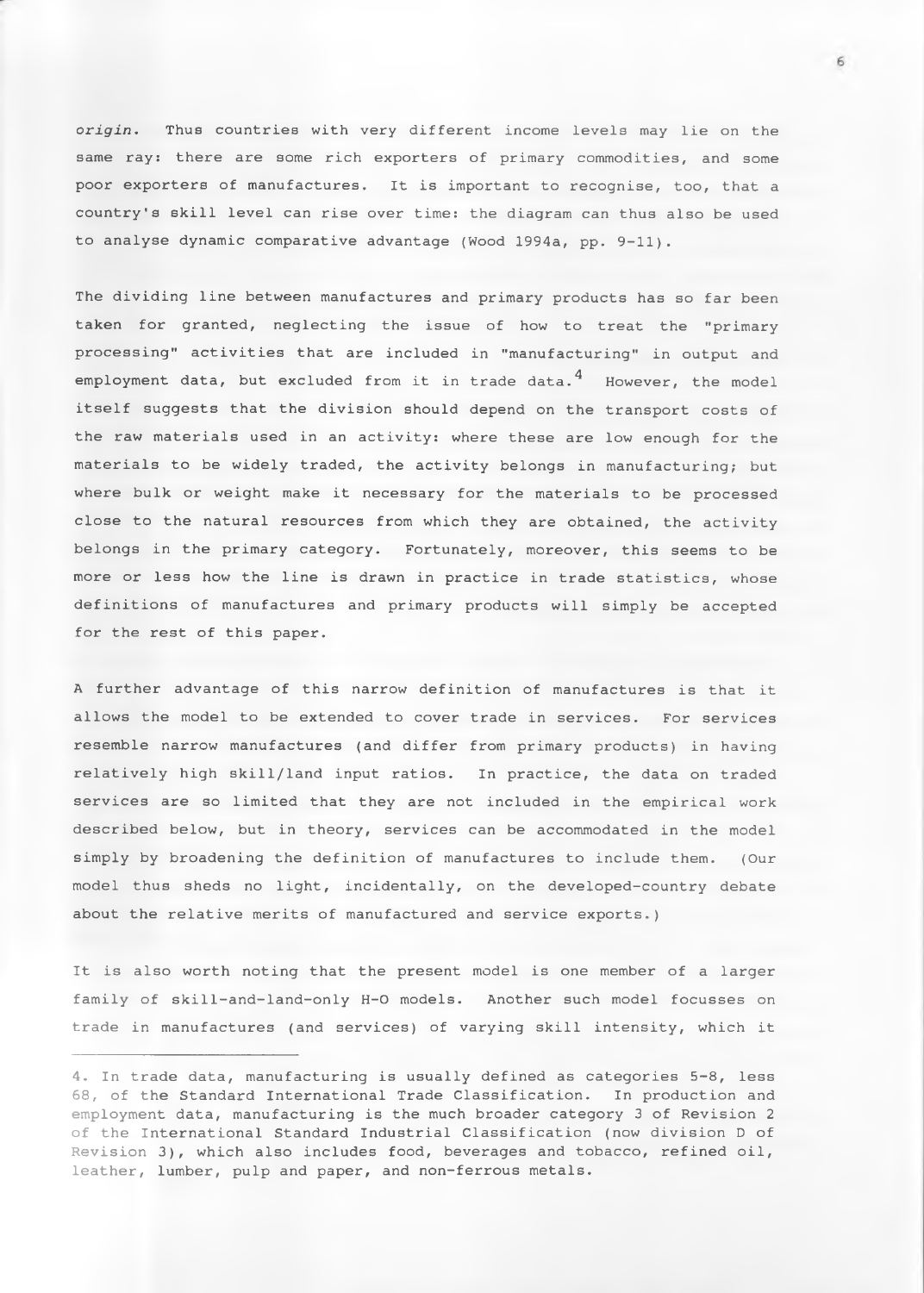explains in terms of inter-country differences in the relative numbers of workers in different skill categories (Wood 1994a, pp. 12-15, 1994c). In principle, a similar model might be focussed on trade in primary products of differing degrees of skill intensity. Thus although the present model is set up as if manufactures and primary products were homogeneous goods, it is important, in applying it empirically, to bear in mind that both of these categories are internally heterogeneous in skill intensity.

# **II. Econometric specification**

To make the model operational, we need to formulate it more precisely, and in particular to specify an equation that can be estimated using available cross-country data. The hypothesis is that the shares of manufactures and primary products in a country's trade are determined by its ratio of skill to land, making this ratio the obvious choice for the independent variable, subject to the practical problems involved in actually measuring it. The choice of dependent variable is not nearly so obvious, but we propose the *net export ratio,* x, defined as:

$$
x = (X_m / X_D + M_D / M_m) / 2
$$
 (3)

where X and M are gross exports and imports respectively (the subscripts m and p referring as before to manufactured and primary products).

This specification of the dependent variable has several advantages. It has the same general form (a ratio) as the independent variable. It takes into account the composition of imports as well as of exports - H-O theory is ultimately about *net* exports - while allowing for the reality that all countries export and import both sorts of goods. Thus x is an increasing function both of the ratio of manufactured to primary exports, and of the ratio of *primary to manufactured* imports. Lastly, this specification is applicable regardless of whether trade is balanced  $(X_m + X_p = M_m + M_p)$  or unbalanced (bearing in mind that imbalance in this sense might arise from omission of trade in services as well as from net capital flows).

A simple and flexible form for the relationship between the dependent and independent variable is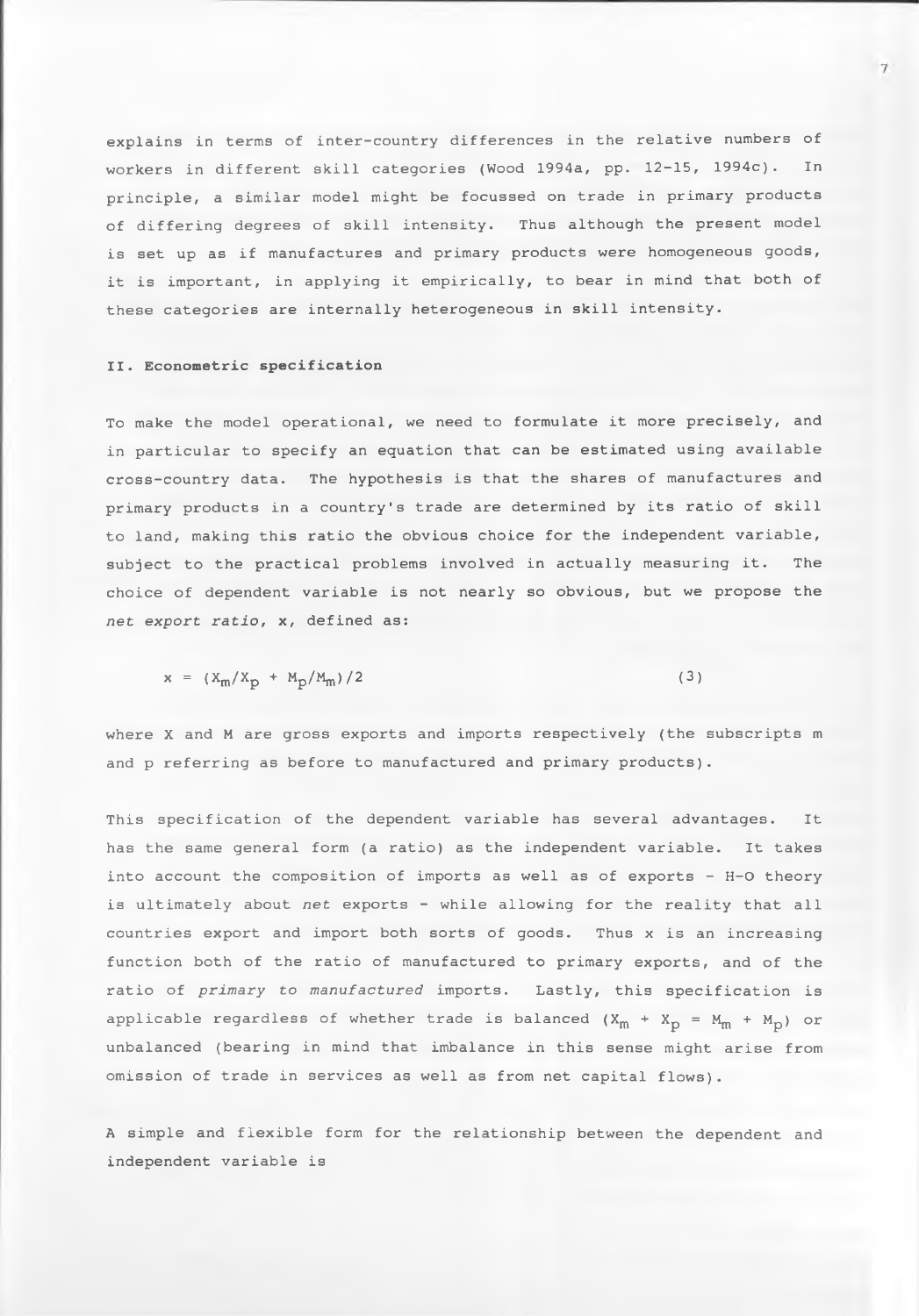$$
x = \Theta(H/N)^{\alpha} = \Theta(h/n)^{\alpha}
$$
 (4)

where H and N are the supplies of skill and land in each country, h and n skill and land per worker, and  $\Theta$  and  $\alpha$  are parameters. Indexing countries by i, and taking logs (denoted by  $\hat{ }$  over the variable), this equation can be estimated as

$$
x_{i} = a + b(h/n)_{i} + u_{i}, \text{ or equivalently as}
$$
\n
$$
x_{i} = a + c\hat{h}_{i} - d\hat{n}_{i} + u_{i}
$$
\n(5b)

where a should be  $\Theta$ ; b, c and d should all be estimates of  $\alpha$ ; and u is the error term.

It is of considerable interest to compare the specification proposed here with the Heckscher-Ohlin-Vanek (HOV) formulation advocated and applied by Leamer (1984, 1992, 1993).<sup>5</sup> In general matrix form, the HOV equations

$$
AT = V - sV_w \tag{6}
$$

relate the factor content of a country's trade, **AT** (where **A** is the matrix of factor input coefficients and **T** its vector of net exports) to its factor endowments, **V,** minus its domestic consumption of factors (assumed to be the product of its share of world income, s, and world factor endowments,  $V_{i,j}$ ,  $\circ$ If **A** is square (with equal numbers of goods and factors) and non-singular, equation (6) can be rewritten as

 $T = A^{-1} (V - sV_w)$ , (7)

a set of linear relationships between the net exports of each good and the country's factor endowments, which can be estimated econometrically.

<sup>5.</sup> Though Leamer (1992, p. 14) also explicitly notes that the HOV equations are not the only possible way of modelling "the more basic Heckscher-Ohlin proposition .... that trade arises because of the unequal distribution of resources across countries" .

<sup>6.</sup> In calculating s, one must adjust for imbalances in the country's trade, which would cause its share of world consumption to diverge from its share of world income.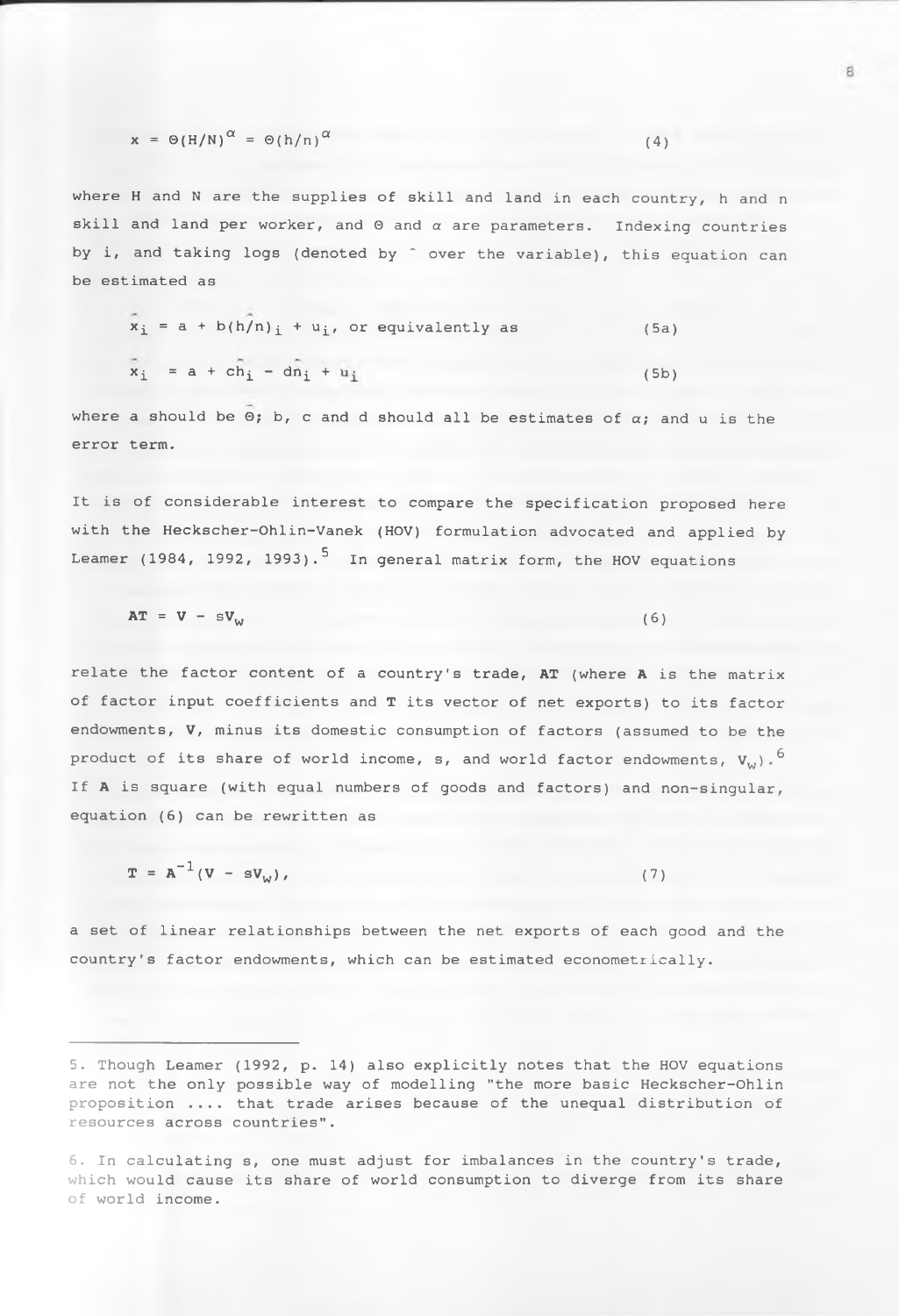For the present model, with two particular goods and factors, and taking advantage of the simplicity of the inverse of a 2x2 matrix, we can write the HOV equations (7) out in full in intensive (per-worker) form as

$$
t_m = [a_{np}(h - sh_w) - a_{hp}(n - sn_w)]/(a_{hm}a_{np} - a_{nm}a_{hp})
$$
 (8a)

$$
t_p = \left[ -a_{nm}(h - sh_w) + a_{hm}(n - sn_w) \right] / (a_{hm}a_{np} - a_{nm}a_{hp}) \tag{8b}
$$

where  $t_m = T_m/L$  (net exports of manufactures per worker), likewise for  $t_p$ , and (a<sub>hm</sub>a<sub>np</sub> - a<sub>nm</sub>a<sub>hp</sub>) is the determinant of A. Furthermore, with only two goods, and given the overall balance of trade, we only need to consider one of these two equations, say the one for net exports of manufactures (8a). $^7\,$ 

There are some general similarities between this equation and our equation (4) above. Each has some measure of net exports on the lhs, and resources on the rhs, and buried in both of them is an assumption that cross-country variations in consumption patterns are insufficient to offset the effects of variations in resource endowments. However, there are also substantial differences on both sides of the equations (which are discussed here only in an informal way - a full exploration of the algebraic linkages between these two equations, and of the differences in their econometric outcomes, would require a paper in itself).

Considering first the lhs,  $t_m$  is clearly a more "ambitious" variable than x. Our net export ratio measures only the *composition* of a country's trade (what sorts of goods it exports and imports), whereas  $t_m$  - the quantity of net exports of manufactures per worker - depends also on two other aspects of the economy concerned. One is how *productive* it is, as measured by its aggregate output per worker. The other is how *open* it is, as measured by trade as a share of aggregate output. Unsurprisingly, we find on the rhs of the HOV equation that we have to pay a price for the ambitions of its dependent variable, in the form of some strong additional assumptions.

First, we have to assume that given amounts of resources (skill and land) per worker always produce the same amount of output per worker, or, more

<sup>7.</sup> Provided that we also specify the relative price of manufactures and primary products, since the balance of trade must be defined in terms of value flows rather than physical quantities.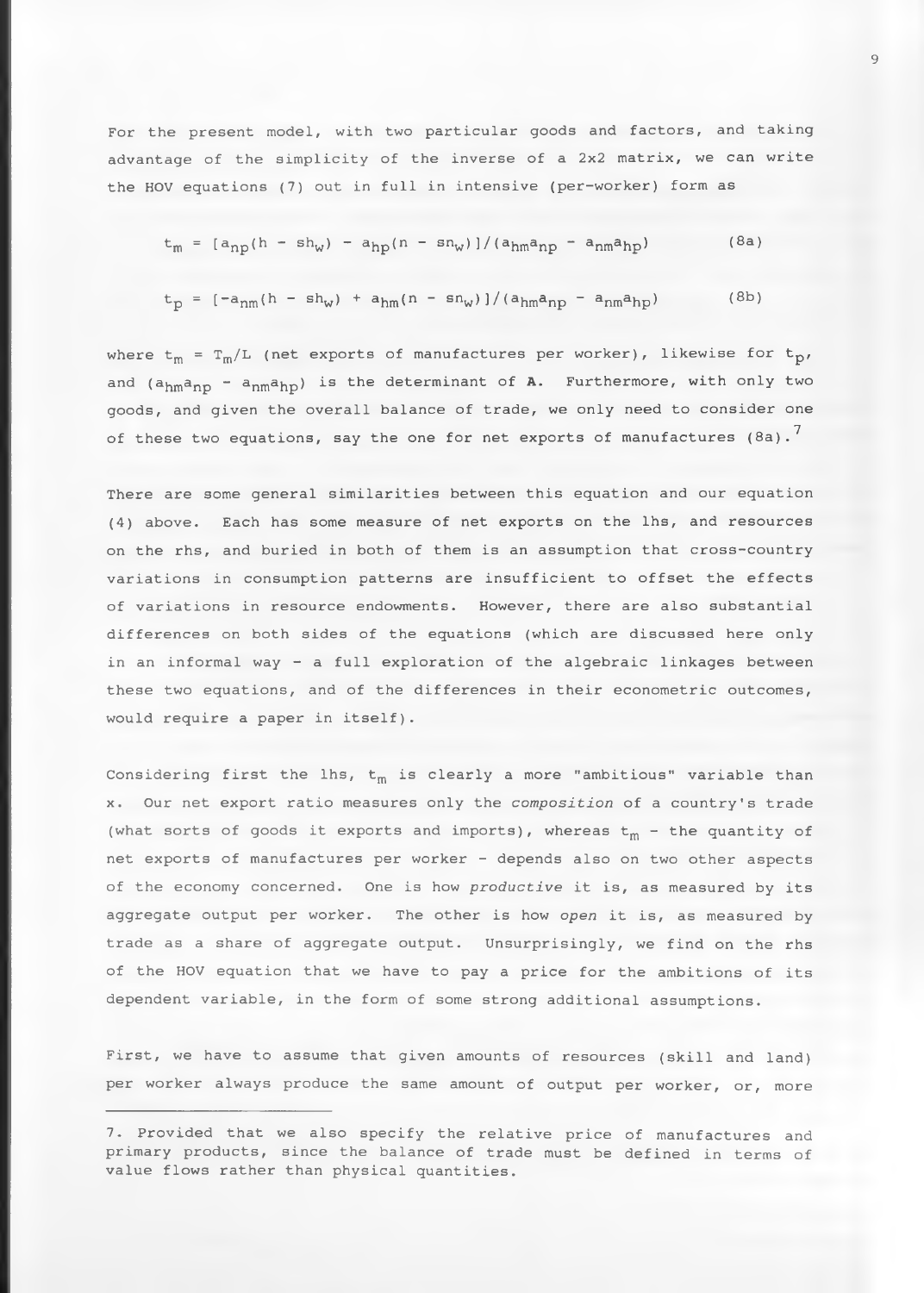formally, that the  $a_{i,j}$  are the same in all countries. This requires not only that all countries have access to the same technology (which is not unreasonable, provided that "technology" is defined as knowledge embodied in traded producer goods - Wood 1994c, pp. 43-4), but also that they all have the same factor prices, and that no differences in efficiency arise from variations in infrastructure and institutions.

Second, we have to assume that openness depends exclusively on the degree of difference between each country's resource endowments and world average resource endowments. That the extent of this difference should determine the extent of trade is indeed one of the implications of H-O theory. But in practice, the openness of an economy is also powerfully influenced by its size, by its geographical location, and by the state of its transport system - not to mention its trade policies.

The point is not that these assumptions are too strong in some absolute sense, but just that they are unnecessarily strong for the purposes of the present paper (and perhaps also for many other applications of H-O theory). The less restrictive, albeit less ambitious, specification in equation (4) thus seems preferable here.

## **III. Statistical results: resources**

The model is estimated for the largest possible number of countries with populations over one million, in the most recent available year (results for earlier years are reported later). The trade data, mainly for 1989, are taken from the UNCTAD *Handbook of Trade and Development Statistics* (1991, table  $4.1)$ . <sup>8</sup> Skill per worker is measured by the average number of years of schooling of the adult (over 25) population in 1985 (from Barro and Lee 1993, supplemented in a few cases from the UNDP *Human Development Report)*. Natural resources per worker are measured simply by total land area, divided by adult population.<sup>9</sup> The limitations of these measures of skill and natural resources are obvious, and are discussed further below.

<sup>8.</sup> The data on Taiwan for all variables are from the *Statistical Yearbook of the Republic of China.*

<sup>9.</sup> The land area data are from the *World Development Report* (Indicators Table 1).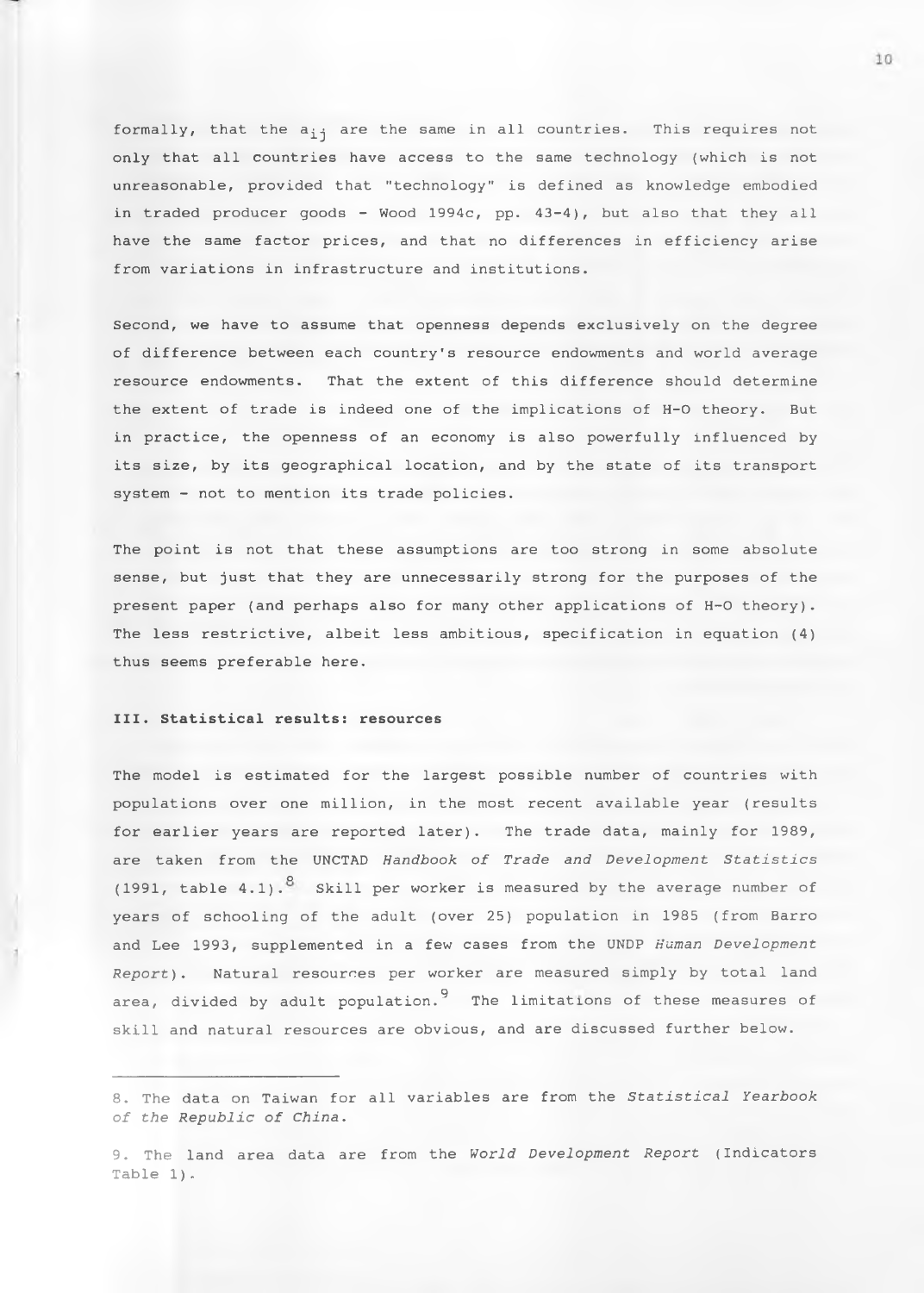Referring to the summary of results in Table *X,* the first regression is equation (5a), which relates the log of each country's net export ratio (manufactured/primary) to the log of its skill/land ratio. The scatter plot of the data is shown in panel (a) of Figure 2. The scatter and the regression both show a strong and highly significant association, in the predicted direction, between the two variables. The log-linear regression explains about half of the cross-country variation in the composition of trade. If allowance is made for the slight non-linearity apparent from the scatter and the diagnostic tests, by adding a cubic term,  $\kappa^2$  rises to 0.59.

# *(a) A closer look at the dependent variable*

In regressions (ii) and (iii) and in panels (b) and (c) of Figure 2, the net export ratio,  $(X_m / X_p + M_p / M_m) / 2$ , is replaced as the dependent variable by its two constituents: the gross export ratio,  $X_m / X_p$ , and the gross import ratio,  $M_{\rm p}/M_{\rm m}$ . This decomposition reveals, most strikingly, that all the explanatory power of the first regression comes from the export side. In other words, the ratio of manufactured to primary gross exports is strongly related to the skill/land ratio, whereas the composition of imports (as between manufactures and primary products) seems unrelated to resource endowments.

Within the logical framework of a H-O model, as Leamer (1992, p. 29) notes, the most likely explanation for this asymmetry between exports and imports is that in reality there are more goods than factors, so that each country specialises in producing and exporting a few goods, and imports all other goods. Thus in the context of the present model, as mentioned above, one must recognise that the specific goods within our two broad categories of manufactures and primary products vary in skill intensity. For instance, within manufacturing, developed countries, because of their high levels of skill per worker, are specialised exporters of skill-intensive goods, and import goods of low and medium skill intensity from developing countries.

Moreover, going beyond the logic of the model, manufactures in each range of skill intensity are obviously highly differentiated in other ways, and (at this level of detail) subject to strong scale economies in production, which provides a powerful incentive for particular countries to specialise in exporting specific sorts of manufactures, and to import all other sorts.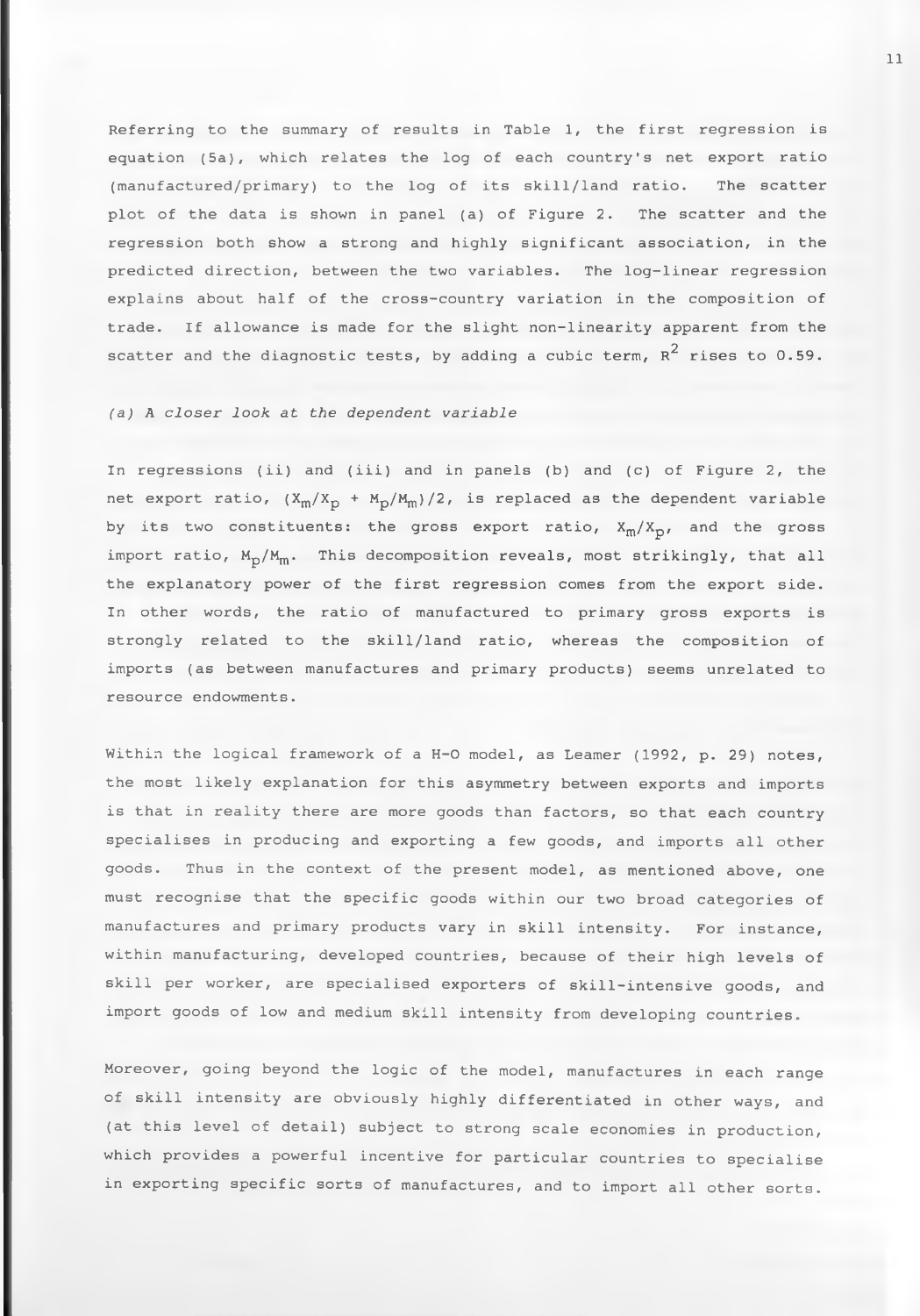$tp-hr-t1.wq1$ printed 21-Jul-94

Table 1 Summary of resources-only regression results

|           | Dependent                       | Constant       |         |                |             |             |                 |               | Coefficients on independent variables Number of R-squared | Diagnostic |
|-----------|---------------------------------|----------------|---------|----------------|-------------|-------------|-----------------|---------------|-----------------------------------------------------------|------------|
|           | variable                        | term           | h/n     | $\sqrt{n}$     | h'/n        | h           |                 | oil countries |                                                           | tests      |
|           | . Most recent year (1989)       |                |         |                |             |             |                 |               |                                                           |            |
| (i)       | <b>NXR</b>                      | 0.53           | 0.36    |                |             |             |                 | 112           | 0.49                                                      | F          |
|           |                                 | ***            | ***     |                |             |             |                 |               |                                                           |            |
| (i)       | GXR                             | 1.14           | 0.73    |                |             |             |                 | 114           | 0.57                                                      | (N)        |
|           |                                 | $* * *$        | ***     |                |             |             |                 |               |                                                           |            |
| (iii)     | GMR                             | $-0.89$<br>*** | $-0.02$ |                |             |             |                 | 112           | 0.01                                                      |            |
| (iv)      | GXR                             | 2.58<br>***    |         | $-0.88$<br>*** |             |             |                 | 111           | 0.45                                                      | (N)        |
| (v)       | GXR                             | 2.74<br>***    |         |                | 0.81<br>*** |             |                 | 111           | 0.53                                                      | (N)        |
|           |                                 |                |         |                |             |             |                 |               |                                                           |            |
| (vi)      | GXR                             | 0.88<br>***    |         | $-0.69$<br>*** |             | 0.81<br>*** |                 | 114           | 0.57                                                      | (FN)       |
| (vii) GXR |                                 | 0.24           |         | $-0.64$<br>*** |             | 0.93<br>*** | $-0.05$<br>$**$ | 106           | 0.60                                                      | (F)        |
|           | . Comparison with earlier years |                |         |                |             |             |                 |               |                                                           |            |
| 1960      | GXR                             | $-0.07$        |         | $-0.66$<br>*** |             | 0.59<br>*** |                 | 95            | 0,38                                                      | FN         |
| 1975      | GXR                             | 0.30           |         | $-0.65$<br>*** |             | 0.98<br>*** |                 | 95            | 0.53                                                      | FNH        |
| 1989      | GXR                             | 0.35           |         | $-0.69$<br>*** |             | 1.16<br>*** |                 | 95            | 0.60                                                      | (N)        |

**Definitions (in the regressions, all estimated by OLS, all variables are in natural logs)**

**NXR = net export ratio = (Xm/Xp + Mp/Mm)/2**

**GXR = gross export ratio = Xm/Xp**

**GMR = gross import ratio = Mp/Mm**

B

**h = average number of school years per worker**

**h' = proportion of literate workers**

**n = land area (thousand square kilometres) per worker**

**oil = value of oil and gas reserves (US\$ thousand million) per worker**

**\*, \*\*, \*\*\* = significant (2-tailed t-test) at 10%, 5% and 1% levels respectively**

**Diagnostic tests for: (1) functional form mis-specification, F, using Ramsey's RESET test; (2) heteroscedasticity, H, by regression of squared residuals on squared fitted values; and (3) non-normality, N, using the Jarque-Bera test. Where a letter appears in the last column, the regression failed the test concerned. Where the letters are in parentheses, the problem can be solved by excluding Iraq and Nigeria, two oil exporters with large negative residuals, which makes almost no difference to the size or significance of the coefficients, except that the oil coefficient in regression (vii) becomes insignificant and has to be excluded to avoid an F problem. The F problem in regression (i) can be solved by adding a cubed independent variable term, which is highly significant, and raises R2 to 0.59. The 1960 and 1975 regressions improve if Iraq is excluded (Nigeria is not in the sample) and** a **squared independent variable term is added, but this still leaves the 1975 regression with H and N problems.**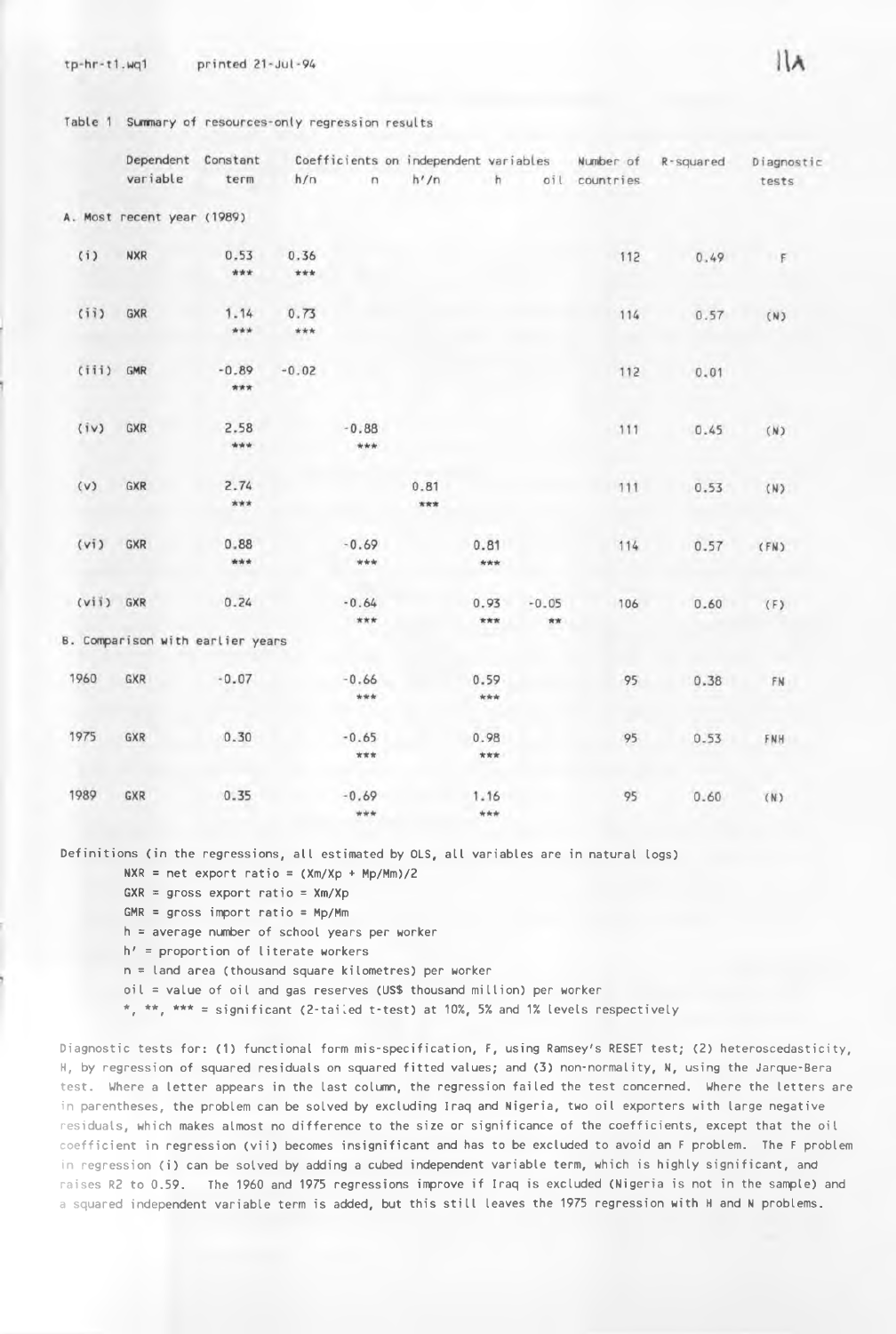

Note: independent variable re-scaled (x1000 or +6.91 in logs) by comparison with **regressions in Table 1, to improve readability of the figure.**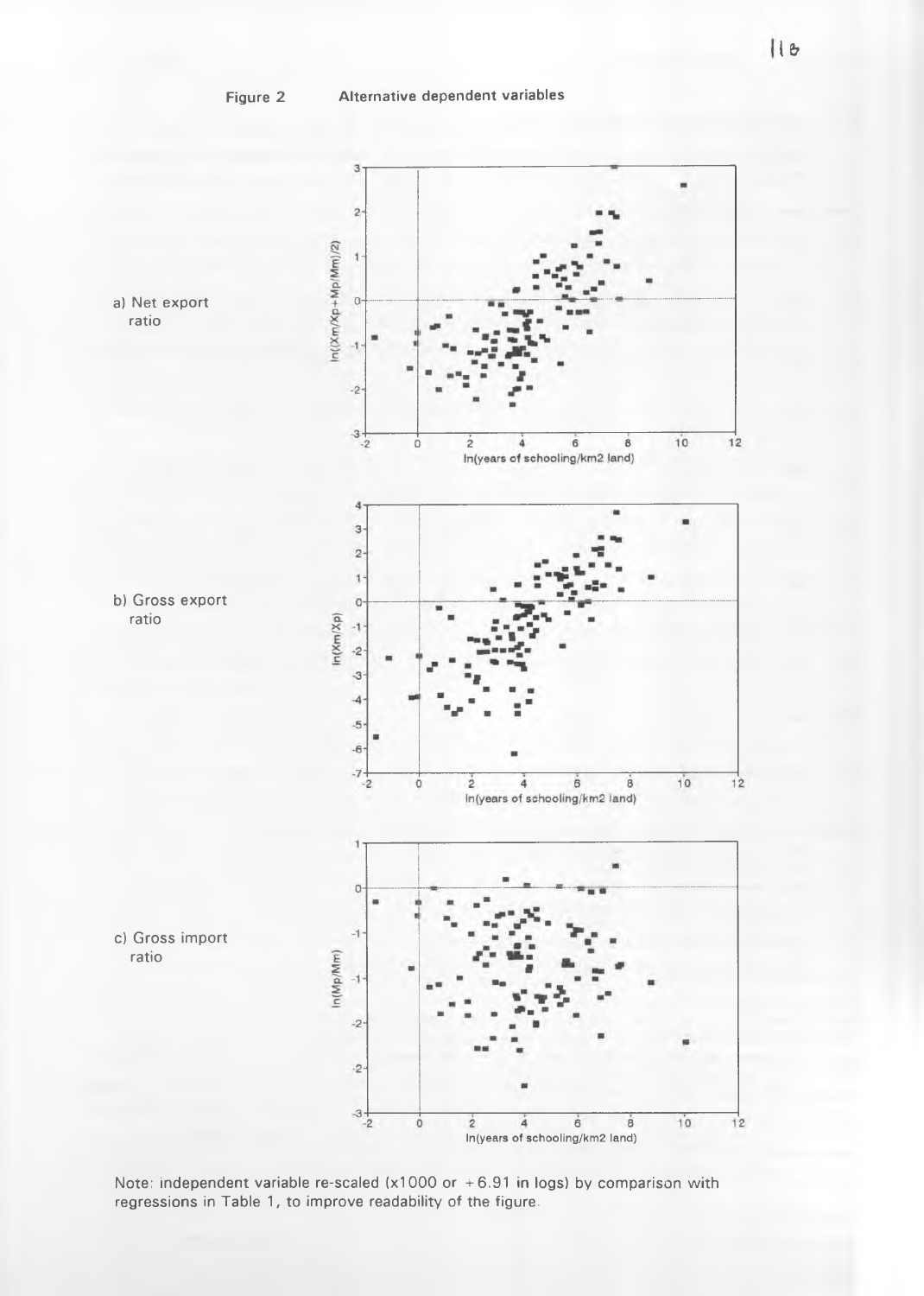Finally, of course, land is heterogeneous: thus all but the few exporters of the commodities concerned import a wide range of primary and processed primary products - oil, coffee, rubber, timber, and so on

So from this point onwards in the paper, for clarity and convenience, we shall use the gross export ratio rather than the net export ratio as our dependent variable. This simplification, incidentally, resembles that of other studies which have followed Balassa (1979) in using the composition of gross exports as a measure of "revealed comparative advantage".<sup>10</sup>

# *(b) A closer look at the Independent variable*

It is also interesting to decompose the skill/land resource ratio into its constituent parts. Regression (iv) shows that quite a lot of variation in the manufactured/primary export ratio is explained simply by one of these constituents, namely the area of land per worker, whose inverse is closely related to a more familiar variable: population density. But the skills of the population also matter. The independent variable in regression (v) measures the number of *literate* workers (rather than the *total* number of workers) per unit of land area. $^{11}$  This modification improves the fit considerably ( $R^2$  up from 0.45 to 0.53), but still falls short of the  $R^2$  of 0.57 in regression (ii), which takes into account not only whether workers are literate or not, but how many years of schooling they have.

Regression (vi), based on equation (5b), introduces skill per worker and land per worker as two separate independent variables, rather than using their ratio.<sup>12</sup> The coefficients on both variables are highly significant, which confirms that the composition of a country's exports depends on the

11. Using the 1985 literacy rate of the over-15 population, from the World Bank *Stars* disk. (The Barro and Lee data refer to the over-25 population.)

12. There is an inverse correlation  $(R = -0.38,$  in logs) between land per worker and average years of schooling per worker. One likely reason is the higher cost of providing good-quality schooling in more sparsely populated areas, but there are other possible reasons (economic and political) why countries with more natural resources might invest less in education.

<sup>10.</sup> In his own later work, Balassa (1986) switched to a net-export-based measure. Moreover, his initial justification for using gross exports was different from those discussed above: he believed that the composition of imports would be distorted in many countries by trade barriers.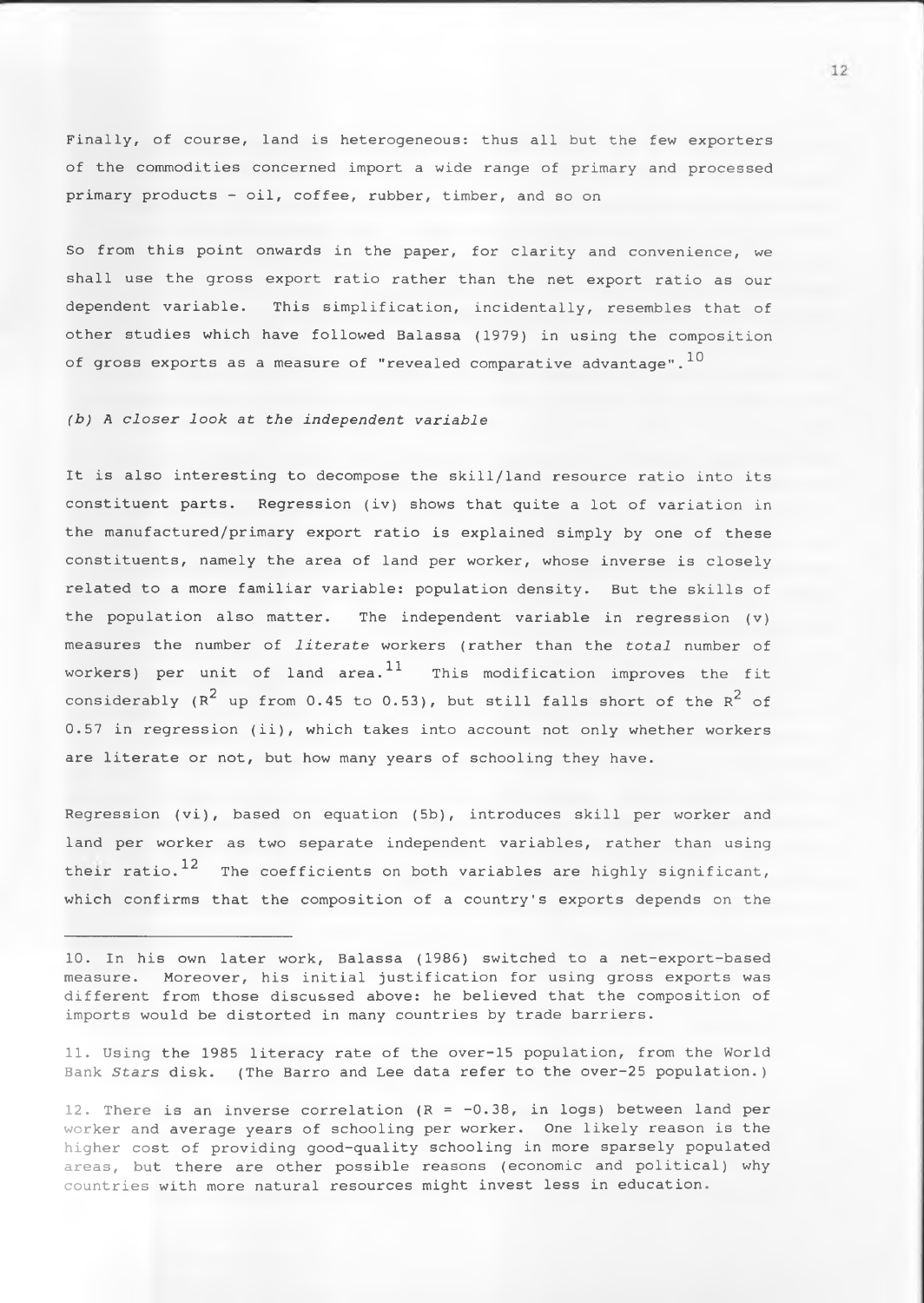educational level of its population and not merely on population density. Moreover, the coefficients on skill per worker and land per worker are not significantly different in absolute size, which is consistent with the hypothesis that the manufactured/primary export ratio depends simply on the *ratio* of skill to land.13 (In other words, this result justifies specification (5a), which would be inappropriate if the true relationship in equation (4) were, for example,  $x = \Theta H^{\alpha} N^{-\phi}$ , with unequal  $\alpha$  and  $\phi$ .)

The measure of the skill/land ratio in regressions (i-iii) is just the *total number of worker-years of schooling per thousand square kilometres of land* in each country. Moreover, since H/N = hL/N, there are two very different ways in which a country (with a given land area, N) might have a high H/N: by having a large workforce with a few years of schooling per worker (high L, low h), or by having a small workforce with many years of schooling per worker (low L, high h). These two combinations appear from our results to be equivalent in their effect on the manufactured/primary export ratio.<sup>14</sup> However, they must differ in their impact on the skill composition of these exports, particularly the manufactured ones.

In this connection, it is important to note that exports are measured in our trade data in terms of dollars. So one can rewrite  $X_m$  as  $Q_m P_m$  (where  $Q_m$  and P<sub>m</sub> are the volume and average price, or unit value, of manufactured exports), and see immediately that there are also two very different ways in which a country might have a high  $X_m / X_p$ : by exporting a large volume of low-priced manufactures, or a small volume of high-priced ones. Moreover, since in the present model the main source of differences in the prices of manufactured exports is their skill intensity, inter-country variation in  $P_m$  is directly associated with variation in h, given  $X_m / X_p$  and H/N. (This association is the focus of the related model of trade in manufactures in Wood 1994a, 1994c - and of a similar model in Minford 1989.)

14. See the following footnote.

<sup>13.</sup> The two coefficients are even more similar in size (-0.70 and 0.76) when the non-normality and functional form problems of equation (vi) are solved by omitting Iraq and Nigeria.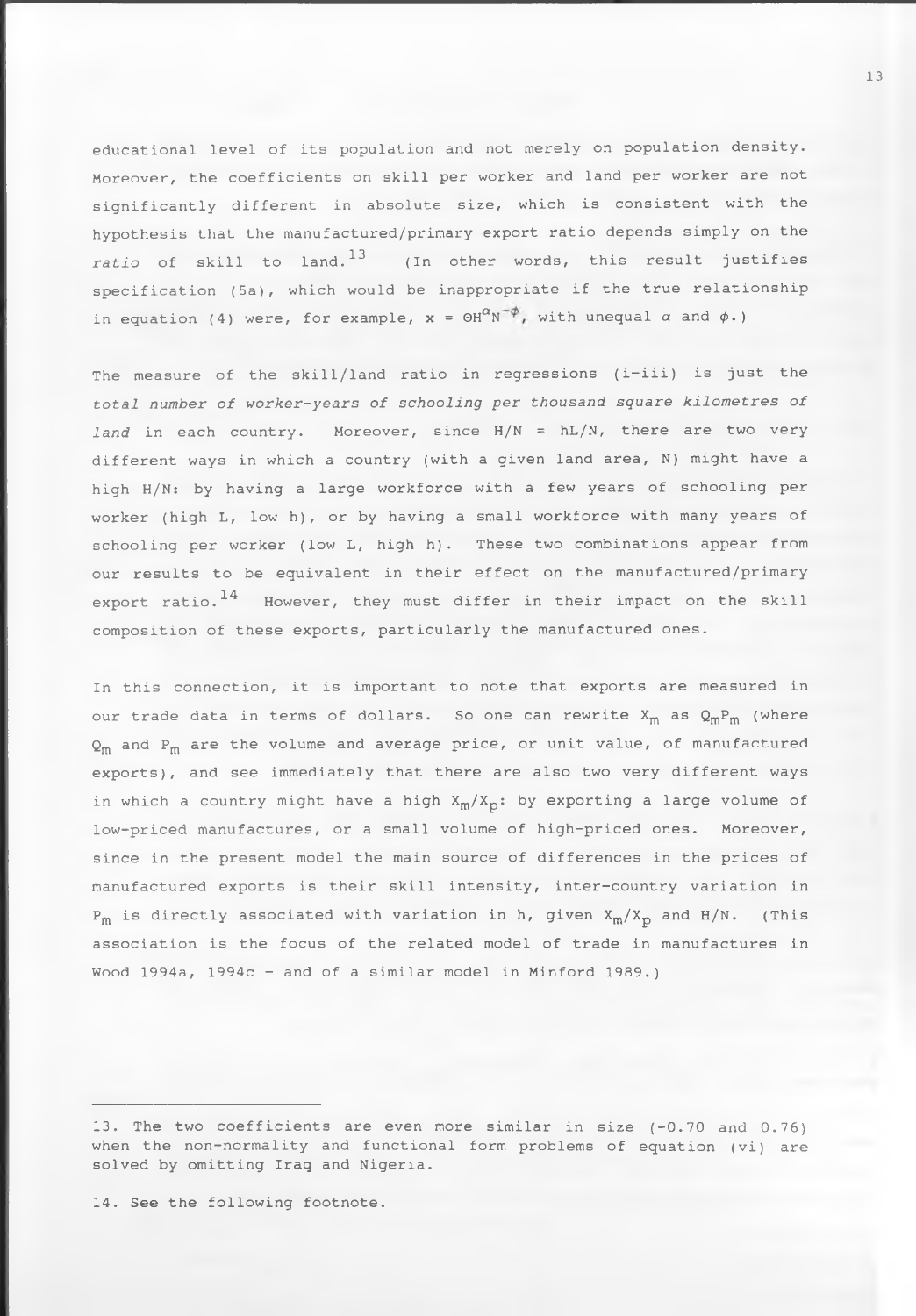### *(c) Limitations of our measures of land and skill*

As mentioned at the outset, our measures of land (i.e. natural resources) and skill have obvious limitations, which require some discussion. Total land area is an *unbiassed* measure of natural resource availability, in the sense that what each country has, per square kilometre of its surface area, in terms of soil fertility, water resources, minerals, and so on, can be regarded as the outcome of a random draw. But it is clearly not an *ideal* indicator, since in principle it could be vastly improved by measuring the differences among countries in the composition and quality of their land.

We tried to do this, using data on various types of land (arable, pasture and forest), on water resources, and on metal, oil, gas and coal reserves, but with remarkably poor results (available in detail from the authors on request). The only improvement in the power of our regressions to explain cross-country variation in the manufactured/primary export ratio came from the addition of oil and gas reserves, and even this improvement was slight and dependent on the inclusion of two particular oil-exporting countries (see regression (vii) and the notes in Table 1). We believe that errors of measurement in the data for many countries are the main reason for the poor performance of the specific natural resource variables.

The use of years of schooling as a measure of skill has two defects. One is that it takes no account of cross-country differences in the *quality* of schooling - how much (and what) the student learned in the years concerned. The other defect is its neglect of all *sources of skill acquisition other than schooling*, which include not only formal classroom training, but also practical experience (or on-the-job training). Indeed, given that each of these defects is in principle extremely serious, it may seem extraordinary that years of schooling has so much explanatory power in our regressions.

The explanation is probably strong collinearity between years of schooling and these two excluded aspects of skill. (1) Considering the full range of cross-country differences in average years of schooling (say from Chad to Sweden), the number of years of schooling and the quality of that schooling must be positively correlated, despite quality differences among countries with similar years of schooling. (2) Schooling is known to enhance the capacity for subsequent learning from training and experience. Thus, for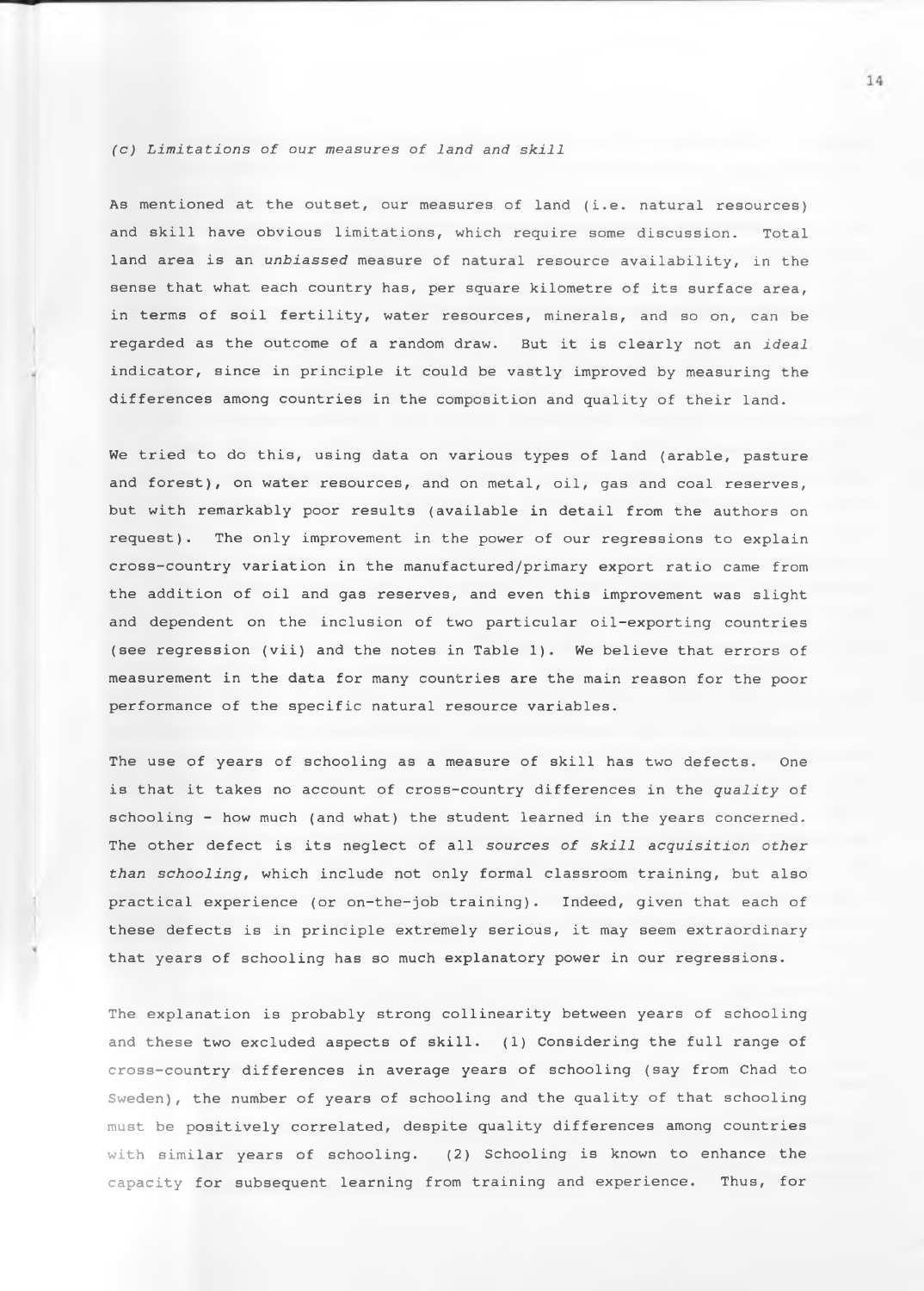example, in cross-section data within countries, the wages of more educated workers rise more steeply with age (e.g. Dougherty 1991, fig. 4). So there is probably a cross-country correlation between average years of schooling and the average level of skill acquired in other ways - despite variations in the degree to which the potential for post-school learning is realised.

# *(d) Comparison with earlier studies*

There has been surprisingly little empirical work on the particular aspect of trade addressed in this paper - the extent of manufactured, relative to primary, exports. However, many of our results strongly resemble those of a remarkable paper by Keesing and Sherk (1971). Using data for 1965, they introduce population density into a (double-log) cross-country regression explaining the share of manufactures in gross exports, and interpret its significant coefficient as verifying a land/labour H-0 model. Skill is not explicitly included, but the regression also contains per capita GDP, which is correlated with average years of schooling.<sup>15</sup> And like us, Keesing and Sherk discover an asymmetry between exports and imports: their regressions for the latter have no explanatory power.<sup>16</sup>

Syrquin and Chenery (e.g. 1989, Table 11) observe the ratio of manufactured exports to GDP to be higher, and the ratio of primary exports to GDP lower, in countries with higher per capita GDP (except in their "small primary" group), which again is consistent with our findings. Similarly, Bruchmann (1989), in work directed by one of us, found cross-country variation in the manufactured export/GDP ratio to be correlated positively with variation in the literacy rate and negatively with variation in arable land (and oil exports) per head. Auty (1994), in a much smaller sample of countries, likewise identifies arable land area per head as a negative influence on manufactured exports.

16. This asymmetry was also found by Hufbauer (1970). Comparing countries with widely differing aggregate capital/labour ratios, he observed correspondingly wide variation in the capital/labour ratios of their exports, but little variation in those of their imports.

<sup>15.</sup> Keesing and Sherk also include country size (measured by population) as an explanatory variable, hypothesising that economies of scale give large countries a comparative advantage in manufacturing, and find it to have a highly significant positive coefficient. We tried this in our regressions, and obtained a significant coefficient for 1960 (close to the year to which Keesing and Sherk's data refer), but not for 1975 or 1989.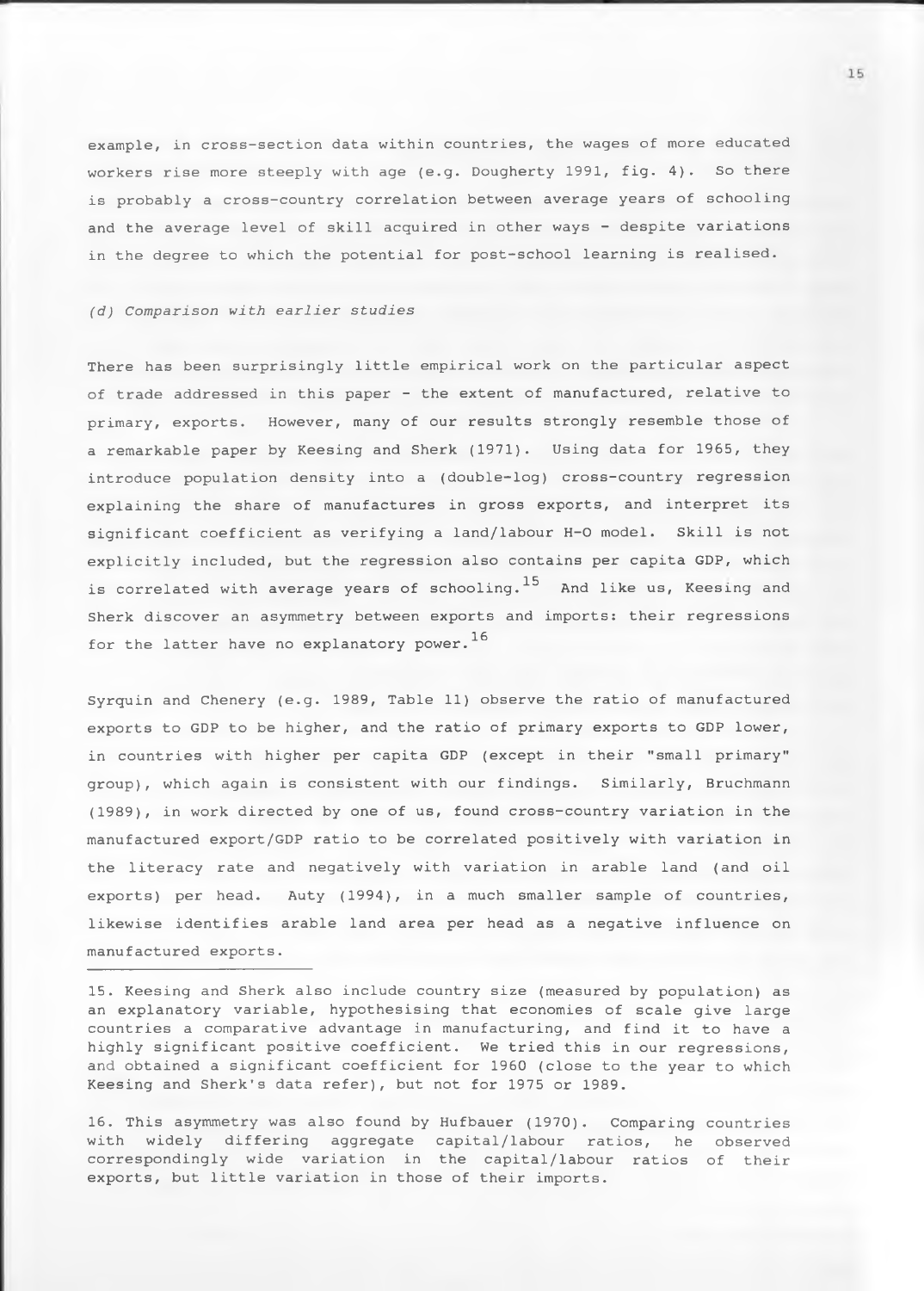Leamer (1984, Table 6.7) explains cross-country variation in net exports of ten goods (six primary and four manufactured) in terms of variation in endowments of eleven resources (capital, three skill classes of labour, and seven natural resources). The influence of natural resources is consistent with our findings: exports of particular primary products are positively correlated with the extent of the corresponding natural resources (e.g. tropical products with tropical land area); and exports of all four of the manufactured goods are negatively correlated with all seven of the natural resources.  $^{17}$  Leamer's results concerning the influence of skill supplies are less straightforward: they differ substantially between the two years he examines (1958 and 1975); and their interpretation is complicated by the inclusion of a capital variable which is highly correlated with GNP (and hence with years of schooling). 18

# *(e) Regional variation*

What light do our results shed on the dramatic differences in development performance among different regions in recent decades? To pursue this, we divide the world up into developed countries and the four main developingcountry regions: Africa, Latin America, South Asia, and East Asia. Within East Asia, we distinguish the seven "high-performing" countries which were (with Japan) the subject of World Bank (1993). A sixth group contains all other countries, including those of the Middle East and Eastern Europe.

Table 2 shows average years of schooling per worker and average land area per worker in each of our five groups. Though there is also considerable variation within each group (as indicated by the standard deviations), the averages for the four developing regions lie more or less in the quadrants of a 2x2 matrix. Africa and South Asia both have low levels of schooling,

17. An exception is coal in 1958, perhaps because it was then an important source of energy for industrial activity.

18. For a fuller discussion, see Wood (1994c, pp. 112-18). Leamer has more success (than us) with specific natural resource variables probably in part because he is explaining exports of *specific* primary products, rather than *total* exports of primary products, and in part because three of his natural resources (coal, minerals, and oil) are measured by the value of *production* rather than *reserves.* His later analysis in Bowen et al (1987), using only the same three land variables as us (and with the HOV specification of our equation (6), rather than (7), as in his 1984 book), yields worse results.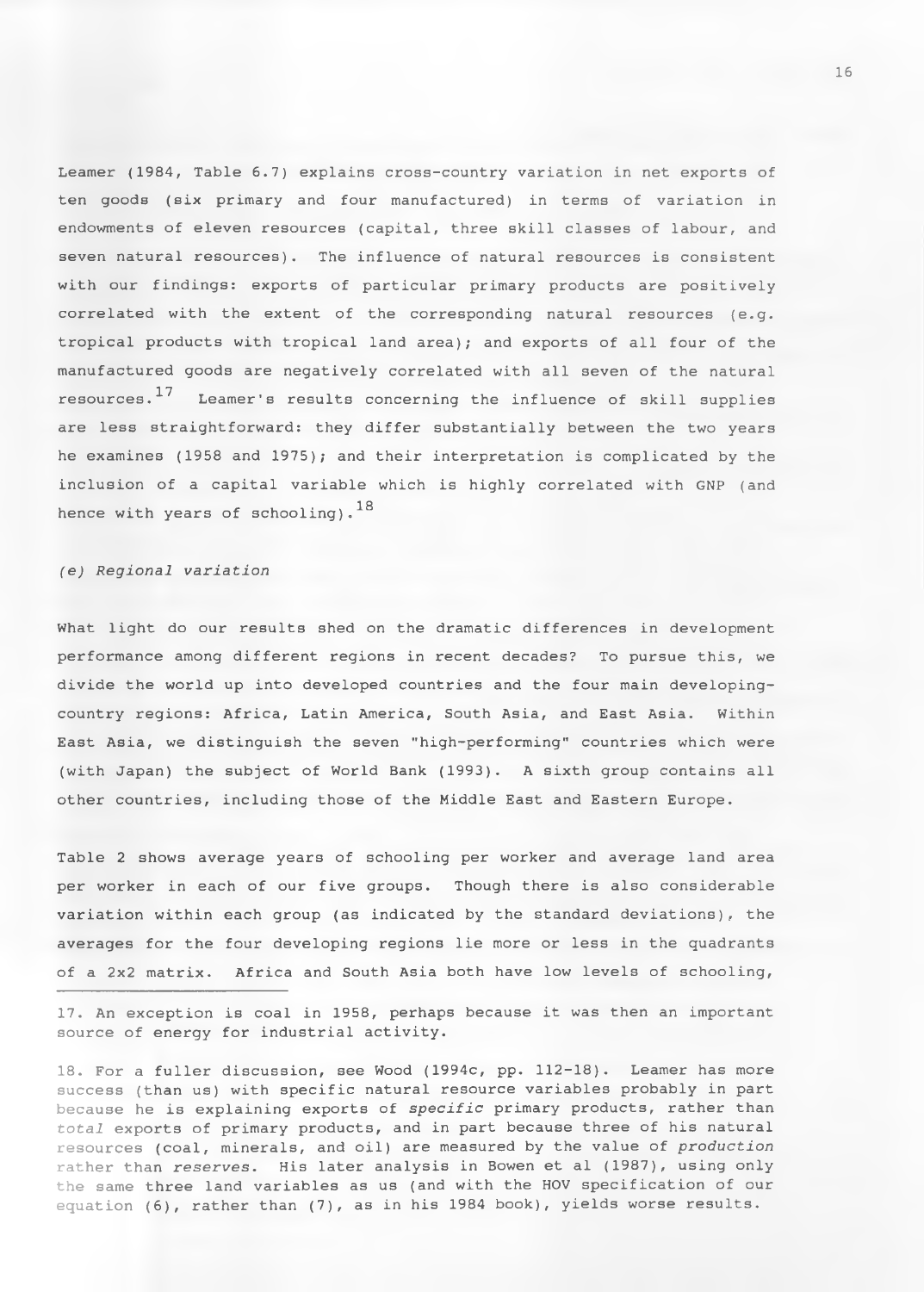## **tp-hr-t2.wq1 printed 21-Jul-94**

#### **Table 2 Variation among country groups**

|                             | Group mean (standard deviation) |       |                                 |                  |  |  |  |
|-----------------------------|---------------------------------|-------|---------------------------------|------------------|--|--|--|
|                             |                                 |       | Coefficient on                  |                  |  |  |  |
|                             | Number of                       |       | Average years Square km of land | dummy variable   |  |  |  |
|                             | countries                       |       | of schooling per 100 workers    | (standard error) |  |  |  |
| Developed countries         | 19                              | 8.9   | 11.2                            | $1.18$ ***       |  |  |  |
|                             |                                 | (1.7) | (21.8)                          | (0.40)           |  |  |  |
| Developing regions          |                                 |       |                                 |                  |  |  |  |
| East Asia (total)           | 11                              | 5.1   | 4.9                             | 0.02             |  |  |  |
|                             |                                 | (2.0) | (9.7)                           | (0.49)           |  |  |  |
| East Asia (high performing) | $\overline{7}$                  | 5.9   | 1.6                             | 0.66             |  |  |  |
|                             |                                 | (1.5) | (1.8)                           | (0.58)           |  |  |  |
| Latin America and Caribbean | 21                              | 4.7   | 10.8                            | $-0.17$          |  |  |  |
|                             |                                 | (1.4) | (10.4)                          | (0.37)           |  |  |  |
| South Asia                  | 6                               | 2.4   | 3.0                             | 0.94             |  |  |  |
|                             |                                 | (1.5) | (3.9)                           | (0.58)           |  |  |  |
| Sub-Saharan Africa          | 34                              | 1.8   | 24.8                            | $-0.53$          |  |  |  |
|                             |                                 | (1.2) | (30.6)                          | (0.35)           |  |  |  |

## **Notes**

**1. Group means and standard deviations are unweighted.**

**2. This grouping of the 114 countries in regression (ii) in Table 1 is based on that of the World Bank's World Development Report 1993 (pp. 326-7). "Developed countries" are the high-income OECD countries. Non-OECD high-income countries are transferred to the relevant other groups. The "high-performing" East Asian economies, as defined in World Bank (1993), are Hong Kong, Indonesia, Korea, Malaysia, Singapore, Taiwan and Thailand. The "residual" group (not shown in this table) contains 23 countries.**

**3. The coefficients on all the dummy variables except that for East Asia (total) are based on an extension of regression (ii) in Table 1, in which the control group consists of the residual group plus the "non-high-performing" East Asian countries (China, Myanmar, Papua New Guinea and the Philippines). The coefficient on the dummy for East Asia (total) is based on a different regression in which the control group is simply the residual group.**

**4. The significance level of the coefficients on the dummy variables is indicated in the same way as in Table 1.**

 $16A$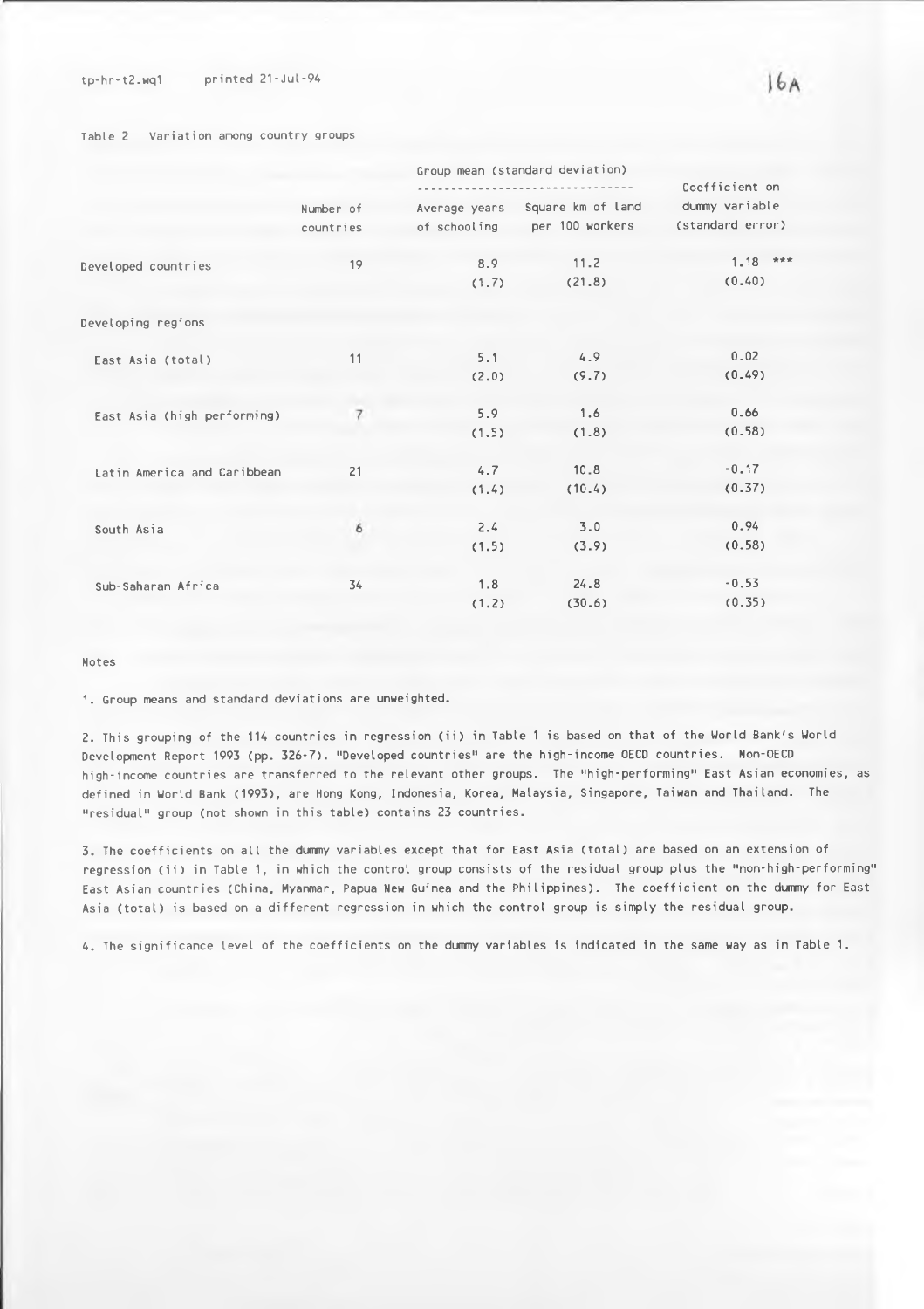and Latin America and East Asia both have medium levels of schooling. The two Asian regions both have little land, and Africa and Latin America both have more land.

Figure 3 is a scatter plot of the regional averages of the dependent and independent variables of regression (ii) in Table 1, compared with the line of that regression. It reveals a remarkable cross*-regional* replication of the cross*-country* pattern shown in Figure 1 above. In other words, interregional differences in the manufactured/primary export ratio are strongly correlated with inter-regional differences in the skill/land ratio. The most notable contrast is between Africa and high-performing East Asia, at the two ends of the regression line.

To discover whether there are significant inter-group differences, we reran regression (ii) with intercept dummies for each of our five groups (the control group being the sixth miscellaneous one, which luckily lies very close to the line). The results are reported in the last column of Table 2.<sup>19</sup> All the developing-region dummies are insignificant (though only just for both South Asia and Africa, which differ significantly from one another). So this test confirms the impression given by Figure 3, which is that developing regions differ chiefly in where they lie *along* this line: their deviations *from* the line are of second-order importance.

However, the developed countries are different, with a significantly higher manufactured/primary export ratio than would be predicted from their skill/land ratio. This could reflect better quality schooling than in developing countries, or greater acquisition of skills outside school. One important aspect of non-school skill acquisition is learning-by-doing in the process of manufacturing itself: it might just be the longer experience of manufacturing in developed countries that reinforces their comparative advantage.  $20$  To test this, we introduced the 1960 ratio of manufactured to primary exports as an additional explanatory variable (in the 1989 equation in panel B of Table 1). Its coefficient is highly significant, it has more explanatory power than a mere developed-country dummy, and its introduction

19. With the addition of the dummy variables, the  $R^2$  of the regression was 0.64 (up from 0.57). Starting from regression (vi), rather than regression (ii), in Table 1, made no substantial difference to the results.

20. This point was suggested to us by Hans Singer.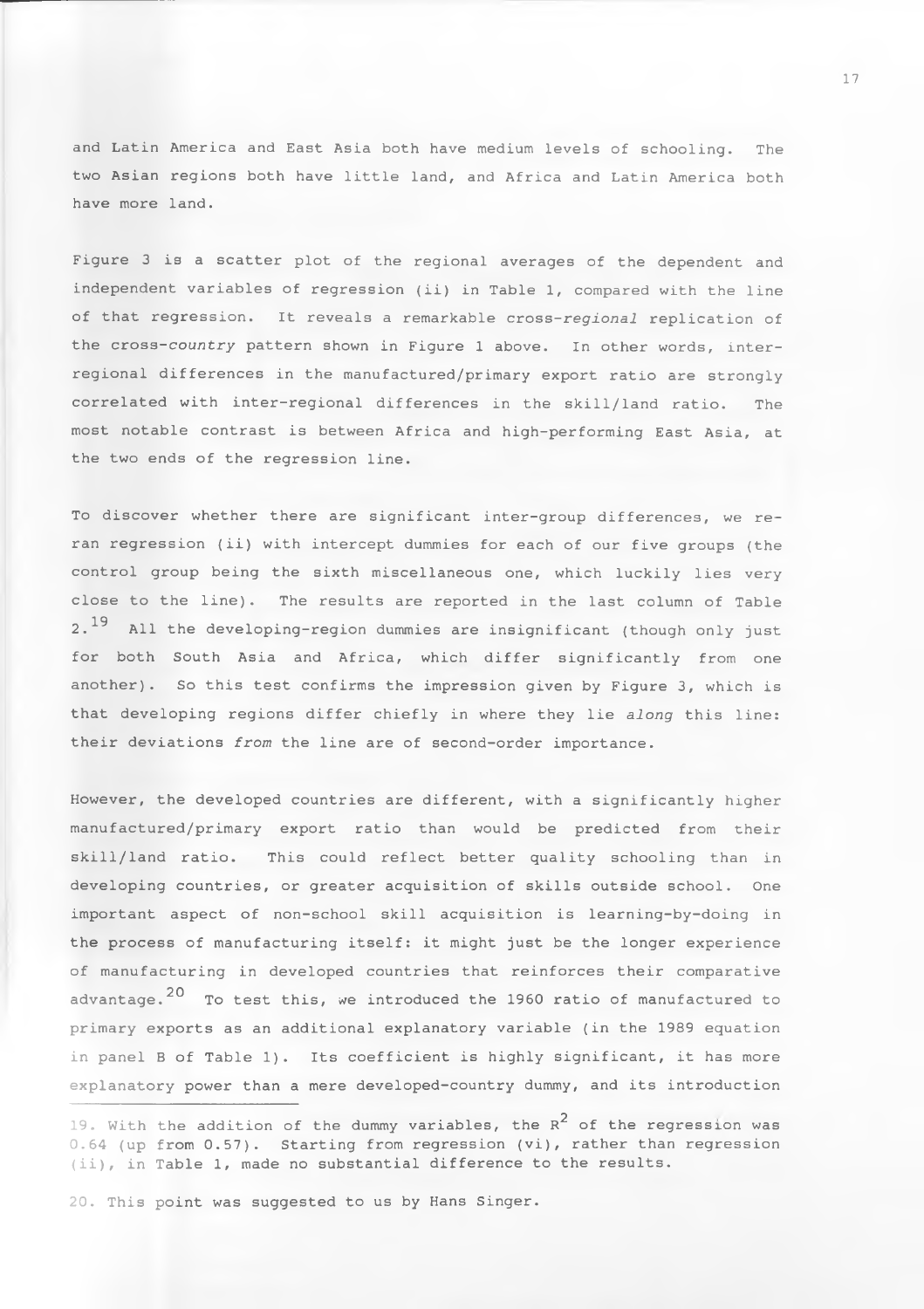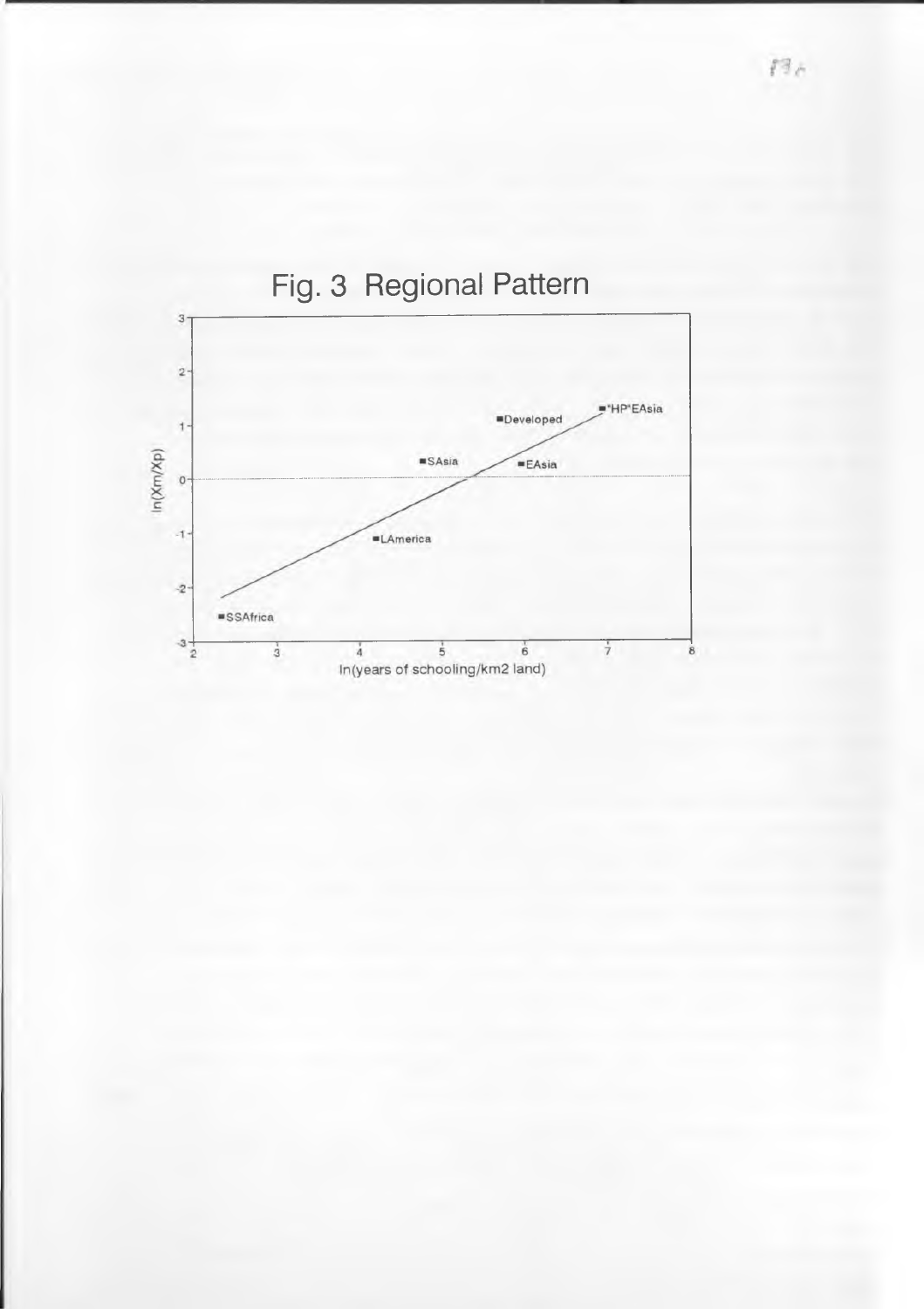does not reduce the significance of the resource coefficients. Comparative advantage in manufacturing thus appears to some extent self-perpetuating.

# **IV. Statistical results: trade policy**

The central argument of this paper is that the influence of trade policies on the relative shares of manufactures and primary products in a country's exports is generally exaggerated, and the influence of resource endowments understated. The preceding section provides one piece of evidence that is consistent with this argument, namely that a resources-only model explains a lot of the cross-country variation in this aspect of trade. It remains, of course, to measure and compare the effects of trade policy.

# *(a) Comparison with earlier years*

An initial approach (indirect, but interesting also for other reasons) is to compare our resources-only results, which refer to the most recent year available (1989), with similar regressions using data two or three decades old. The reason is that, over this period, many developing countries have adopted more open trade policies, which should have aligned the pattern of their trade more closely with their comparative advantage. We should thus expect the fit of the resources-only regression to improve over time.

The results in panel B of Table 1 show that this is indeed the case, with the R<sup>2</sup> rising from 0.38 in 1960 to 0.53 in 1975 and 0.60 in 1989.<sup>21</sup> (These results for 1989 differ from regression (vi) in panel A because of the need to use a consistent sample in all years: this eliminates some of the least developed countries, and increases the coefficient on years of schooling.) There may well be other reasons for the improved fit, including reduction of transport costs and other natural barriers to trade, and improved data. But these results are certainly consistent with other evidence that trade policy changes have permitted many countries which formerly exported only primary products to realise a comparative advantage in manufacturing.

Some other aspects of the regressions in panel B deserve comment. Above all, the most basic features of the relationship - a significant positive

21. This pattern emerges also when the regressions are modified to correct for the diagnostic test failures discussed in the notes to Table 1.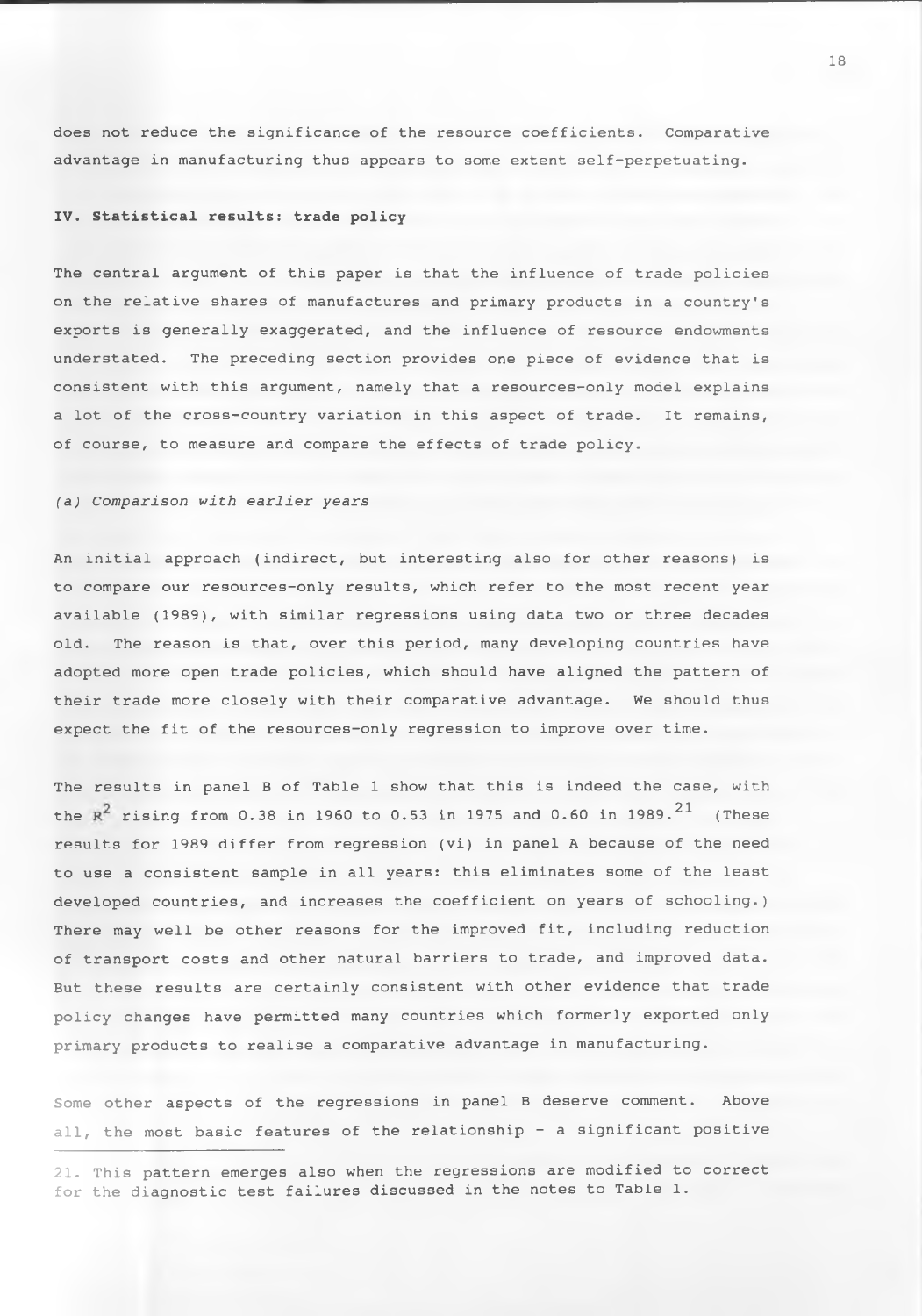coefficient on skill per worker and a significant negative one on land per worker - emerge in both earlier years (although the regressions fail more of the diagnostic tests). The size of the land coefficient hardly alters. The intercept increases (though not significantly), which implies a uniform world-wide rise in the ratio of manufactured to primary exports, perhaps due to deteriorating terms of trade for primary products.

The coefficient on the skill variable increases significantly, implying a proportionally greater rise in the manufactured/primary export ratio for countries with higher levels of skill per worker. This could reflect the declining price of less skill-intensive, relative to more skill-intensive, manufactures, caused both by the initial transfer of less skill-intensive production from developed to developing countries, and by the later entry of ever more developing countries into this market (Wood 1994c, p. 332).

An obvious extension of these regressions, though one which lies outside the scope of this paper, would be to look more closely at changes over time (perhaps adding intervening years to create a panel data set). One could then, in principle, sort out the effects on changes in manufactured/primary export ratios of global causes, skill accumulation in individual countries, and changes in their trade policies, including an assessment of the extent to which the improvement of the fit of the resources-only regression is in fact a reflection of changed trade policies, as suggested above. The main practical obstacle at present is lack of time series data on trade policy.

# *(b) Adding trade policy indicators*

What we would like to know more immediately, though, is how important the effects of trade policy are *now.* To assess this, we need to estimate (for the most recent year) a more general model that includes both resources and relevant measures of trade policy. Recalling that this paper is concerned with only one particular aspect of trade, namely the relative extent of manufactured and primary exports, it should also in principle be trying to measure only one particular aspect of each country's trade regime, namely the extent of its *bias* (if any) *against manufactured exports.*

The concept of bias is a familiar one (e.g. Krueger 1978), but is usually defined in relation to *total* exports. For example, a bias against exports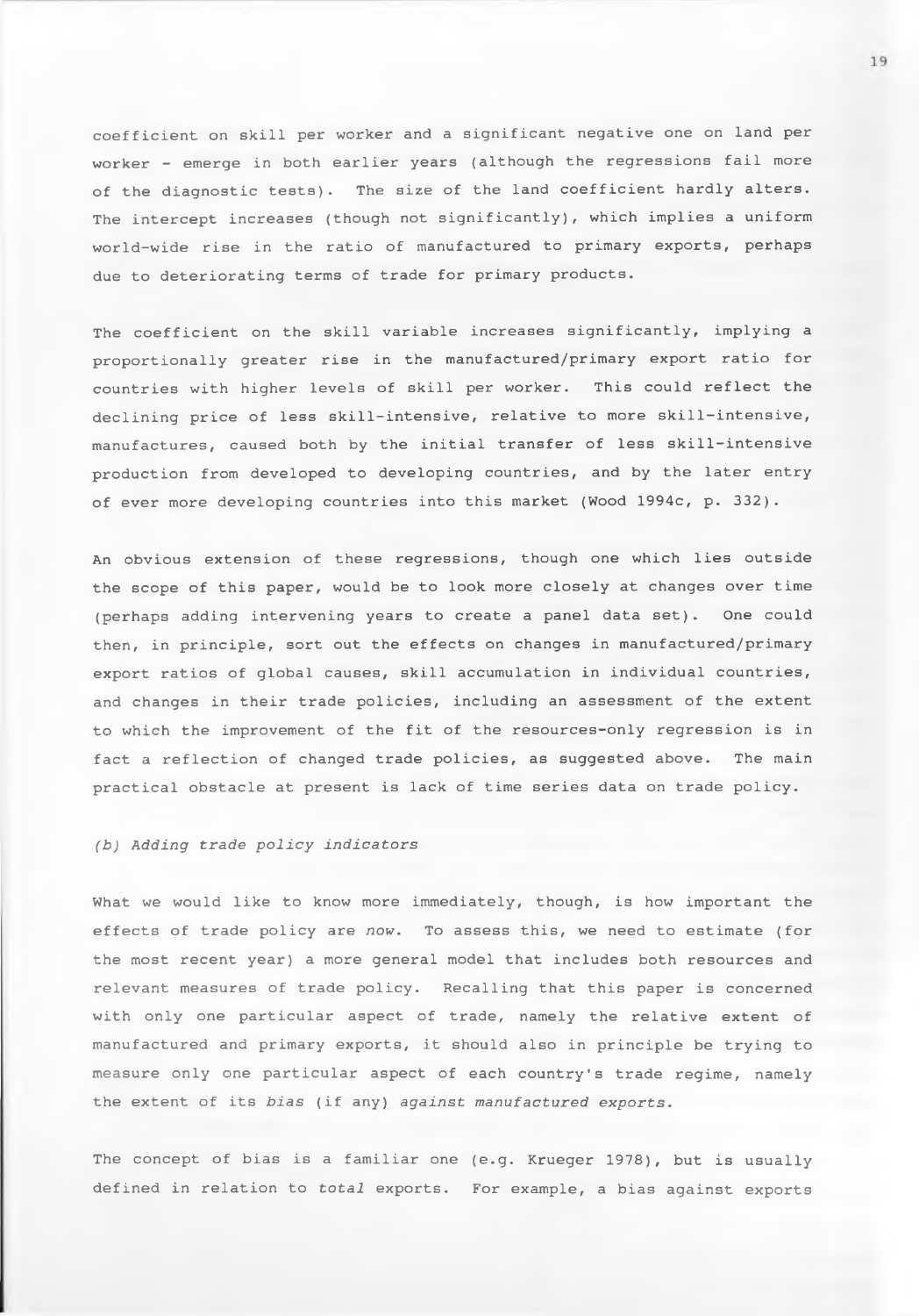would be created by tariffs and/or quotas on imports (without compensating subsidies to exports), which would make it more profitable to produce for the home market than for the world market. We are concerned more narrowly with *sectoral differences In bias,* and in particular with circumstances in which there is *more bias* against *manufactured* than against *primary* exports. This would occur, for example, if there were tariffs on industrial imports, uncompensated by subsidies to industrial exports, with neither tariffs nor export subsidies for primary products.<sup>22</sup>

Most empirical studies of bias in specific countries have in fact focussed on the industrial trade regime. Unfortunately, though, accurate measures of bias (sectoral or total) are not available for large samples of countries. The most serious gaps relate to the restrictiveness (or tariffequivalents) of quotas, and to the value of subsidies and other incentives to exporters. We are thus obliged, like earlier researchers, to rely on imperfect proxy variables. In particular, we experimented with most of the measures of trade policy that have been used in other cross-country studies. We also tried a variety of alternative specifications (including resurrection of the net export ratio as our dependent variable).

Table 3 contains a representative selection of results (more are available on request, as are further details of the data and sources). In the spirit of Hendry (Gilbert 1986), we assess the importance of trade policy by starting from the *general hypothesis* that both resources and trade policy affect export composition, and then checking whether omission of trade policy would be an *acceptable simplification* of this hypothesis, using an F test (columns headed "Simplification 1: resources only"). In addition, to gauge *how much* cross-country variation in export composition is currently due to variation in trade policies rather than in resources, we compare the adjusted  $R^2$  values of the general and the simplified models.

The first pair of measures in Table 3 are taken from the UNCTAD *Handbook of Trade Control Measures*, which permits comparisons between manufactured and primary imports of the level of tariffs and of the frequency of non-tariff

<sup>22.</sup> In this case, the regime would be biassed against exports in general, as well as against manufactured exports in particular. In principle, it would be possible to have a trade regime that was neutral for exports in total, but biassed against manufactured exports (for instance, if there were tariffs on industrial imports and subsidies to primary exports).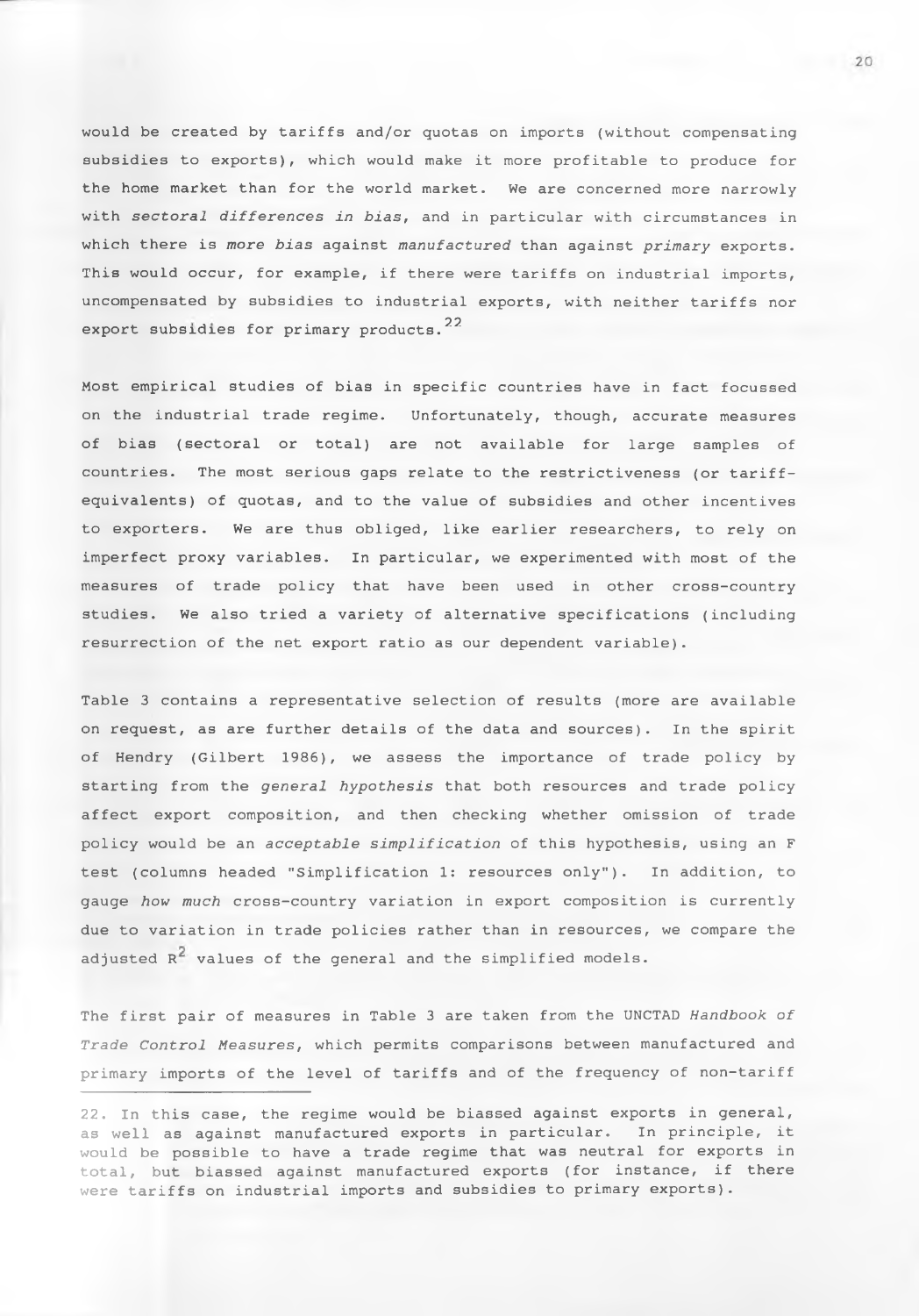#### **Table 3 Selected results of trade policy tests**

| Trade policy indicator          | Country sample |        | General hypothesis:<br>resources + trade policy |           | Simplification 1:<br>resources only |                       | Simplification 2:<br>trade policy only |                       |
|---------------------------------|----------------|--------|-------------------------------------------------|-----------|-------------------------------------|-----------------------|----------------------------------------|-----------------------|
| UNCTAD (manufactures - primary) | Type           | Number | Coefficient on Adjusted<br>trade policy         | R-squared | Accept?<br>$(Y \text{ or } N)$      | Adjusted<br>R-squared | Accept?<br>$(Y$ or $N)$                | Adjusted<br>R-squared |
| Difference in tariff rates      | <b>LDC</b>     | 71     | 0.021                                           | 0.45      | Y                                   | 0.45                  | N.<br>***                              | 0.02                  |
| Difference in NTB frequency     | <b>LDC</b>     | 71     | $-0.013$                                        | 0.46      | Y                                   | 0.45                  | N<br>***                               | 0.02                  |
| Trade orientation (Greenaway)   | <b>LDC</b>     | 41     |                                                 | 0.66      | Y                                   | 0.66                  | N<br>***                               | 0.35                  |
| Moderately outward oriented     |                | 8      | 0.990                                           |           |                                     |                       |                                        |                       |
| Moderately inward oriented      |                | 16     | 0.367                                           |           |                                     |                       |                                        |                       |
| Strongly inward oriented        |                | 14     | 0.084                                           |           |                                     |                       |                                        |                       |
| Price distortion index (Dollar) | All            | 79     |                                                 | 0.63      | N<br>**                             | 0.60                  | N<br>***                               | 0.25                  |
| Average level                   |                |        | $-0.004$                                        |           |                                     | out                   |                                        | in                    |
| Variability                     |                |        | $-3.651$<br>$+ +$                               |           |                                     | out                   |                                        | in                    |
| [Terms of trade variability]    |                |        | $-6.187$<br>**                                  |           |                                     | in                    |                                        | out                   |
| Black exchange rate discount    | All            | 88     | $-0.330$<br>***                                 | 0.62      | N<br>***                            | 0.59                  | N<br>***                               | 0.22                  |

#### **Notes**

**1. The trade policy indicators are described more fully in the text. In all cases they are specified so that a higher level of the indicator corresponds to more bias against manufactured exports (and hence the expected sign on the coefficient is negative). Notation of significance levels is as in Table 1.**

**2. "All" countries refers to the largest subset of the 114 countries in regression (vi) in Table 1 for which data on the trade policy indicator were available. "LDC" denotes samples containing developing countries only.**

**3. In each case, the "general hypothesis" was tested by running a regression of the same form as regression (vi) in Table 1, with the trade policy indicator as an additional independent variable. Simplification 1 was to re-run this regression on the same country sample without the trade policy indicator. Simplification 2 was to re-run it on the same country sample without the human and natural resource variables.**

**4. The acceptability of the simplifications was assessed by an F-test on the joint significance of the potentially excluded variables in the general specification. (Where the simplification involves the deletion of only one variable, this test is equivalent to a t-test of the coefficient concerned.) The results of these tests are indicated with the usual notation (the absence of asterisks signifies that the potentially excluded variables did not contribute even at the 10% significance level to the explanatory power of the general specification).**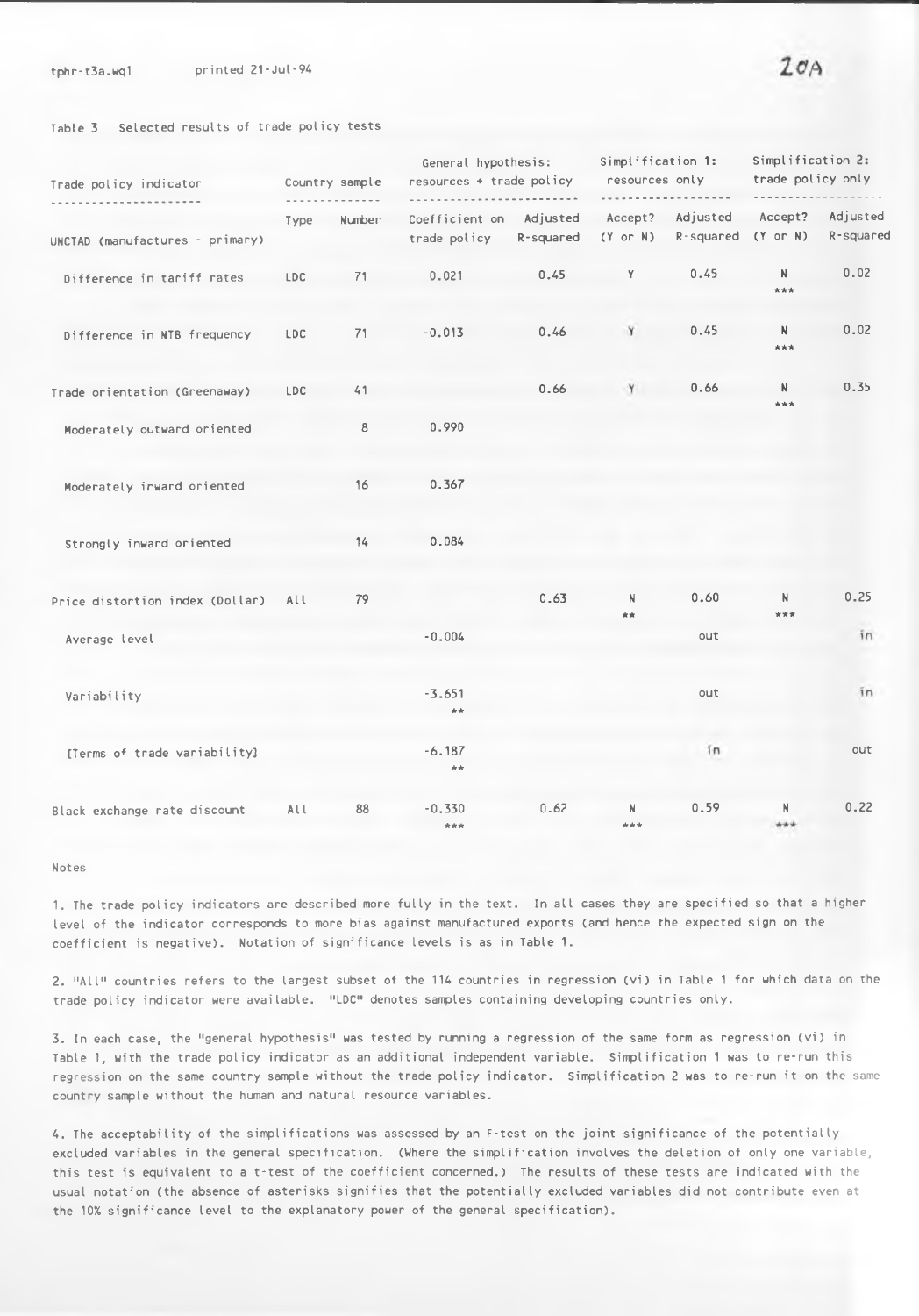barriers (NTBs) in developing countries. Their main shortcomings are that the tariff measure refers to nominal, rather than to effective, protection (which is particularly important here because manufactures usually contain more imported intermediates than primary products), and that the frequency of NTBs is not closely related to their restrictiveness. The coefficients on both measures of trade policy are insignificant, implying that it would be an acceptable simplification to omit them from the model - but only just for NTBs, whose coefficient has the right sign and achieved significance (at the 10% level) in some of our experiments using alternative specifications and country samples.

The next measure in the table is Greenaway's (1986) classification of the 1973-85 trade regimes of developing countries into four groups: strongly outward-oriented (SO), moderately outward-oriented (MO), moderately inwardoriented (MI) and strongly inward-oriented (SI).  $23$  With SO as the control group, we insert dummy variables for the other three groups (1 = member of the group, 0 otherwise). If this classification accurately reflected bias against manufactured exports, all the coefficients would be negative, and their rank order would be  $MO > MI > SI$ . In fact, all of them are positive, and none is significantly different from zero - although their ranking is as expected (and with SI as the control group, the MO coefficient becomes significant at the 10% level).<sup>24</sup> It would be an acceptable simplification to omit this set of policy indicators from the model.

The third trade policy indicator is Dollar's (1992) price distortion index, which measures the excess of the domestic prices of traded goods over their border prices, taken as an indicator of the general level of protection.<sup>25</sup>

23. The results in the table are based on the slightly modified version of the Greenaway classification in World Bank (1987, fig. 5.1). The results are much the same for both versions. Nor were they improved by our attempt to allow for changes in trade policies between 1985 and 1989 - the date to which our trade data refer.

24. The insignificance of the SO dummy is unsurprising, given that the SO group consists of three of the high-performing East Asian economies, which on average lie close to the resources-only regression line (see Figure 3).

25. It is calculated from the Summers and Heston data, and in particular from the deviation between the price in each country and the price in the US of a fixed consumption basket. These deviations are partly the result of differences in the price of *nontraded* goods, which Dollar controls for by regressing the deviations on per capita income and using the residuals from this regression as his index of (traded-good) price distortion. As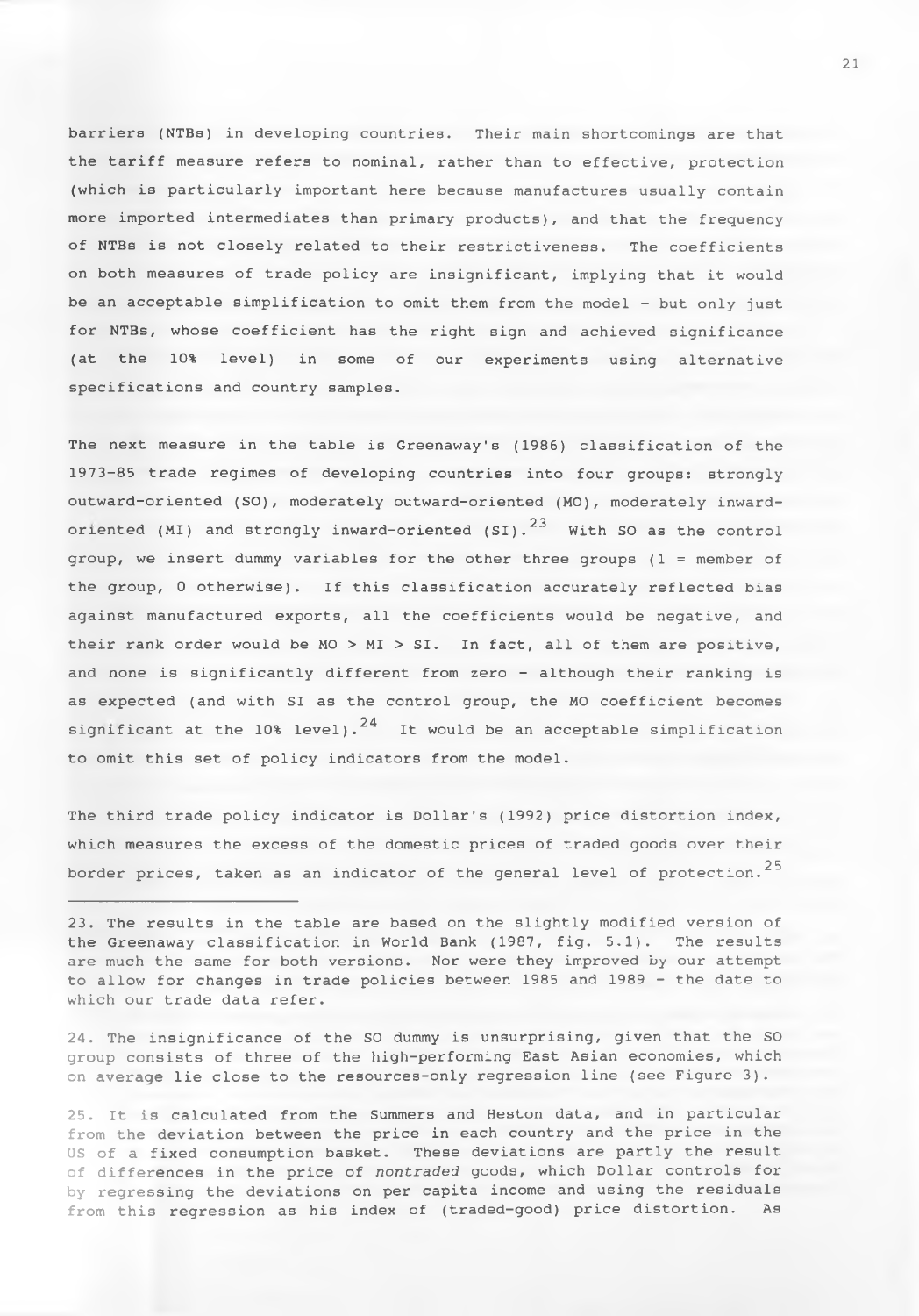In principle, this is not necessarily related to the degree of bias against manufactured exports, but if, in practice, protection were mainly applied to manufactured rather than primary imports, it would generate such a bias. In his regressions (explaining growth of per capita GDP), Dollar includes both the *average level* of price distortion over the period 1976-85 and its *variability* (and uses the regression coefficients as weights to combine the two aspects of distortion into a single measure of "outward orientation").

We also included both the average level and the variability of the Dollar index in our regressions. However, we have serious reservations about the variability of this index as a measure of policy, particularly because it is strongly correlated across countries with the variability of their *terms of trade* (R = 0.44). Such a correlation is to be expected, given (a) the economic linkages between terms of trade movements and real exchange rate movements (Edwards 1989, pp. 37-9, 140), and (b) the similarities between the Dollar index and a real exchange rate index.  $2^6$  And for most countries, most terms of trade movements are unrelated to trade (or other) policies. So to isolate the policy-related components of Dollar's index, we included terms of trade variability as an additional independent variable in both our general and our simplified (resources-only) specifications. $27$ 

Even with this control, the coefficient on the price distortion variability measure is significant (although that on the average level of distortion is not). It is thus not an acceptable simplification to exclude the Dollar variables from the general hypothesis. However, comparison of the adjusted  $\rm\,R}^2$  of the general and simplified specifications - a difference of 0.03 -

Rodrik (1994, p. 49) notes, the assumed relationship between traded-goods prices and the level of protection depends on the absence of export taxes.

26. Dollar himself often refers to his index as a real exchange rate index. The similarity is stressed by Rodrik (1994, p. 36), who also (p. 53) has doubts about the variability of the Dollar index as a measure of policy.

27. Terms of trade variability is measured over the same period (1976-85), and using the same indicator (the coefficient of variation), as the Dollar index, with data from the World Bank *Stars* disk. Unsurprisingly, there is a strong cross-country correlation between terms of trade variability (TCV) and the manufactured/primary export ratio. When included in the resourcesonly regression, TCV has a highly significant (negative) coefficient, and raises the adjusted  $R^2$  from 0.53 to 0.60. Had we not controlled for terms of trade variability, the impact of the Dollar variables would have seemed greater: the adjusted  $R^2$  of the general specification would have been 0.09 (rather than 0.03) higher than that of the simplified specification.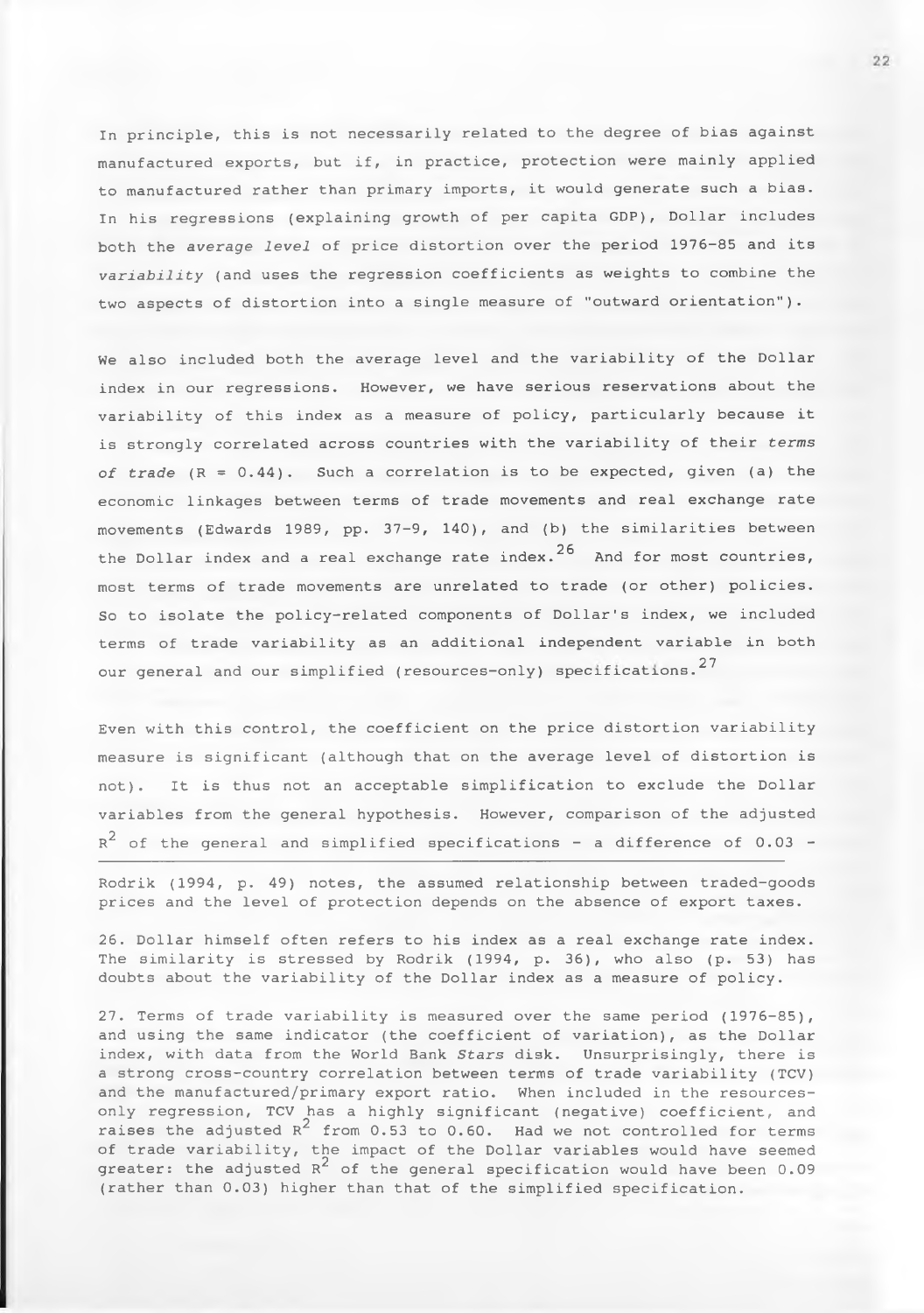suggests that the (policy-related components of the) Dollar variables can explain only a little of the cross-country variation in export composition. Nor would this conclusion be altered by limiting the sample to developing countries (where the assumption of more protection of manufacturing than of agriculture is more plausible than in most developed countries).

The last trade policy measure is the discount of the black market exchange rate below the official exchange rate (taking an average of the five years around 1989). $^{28}$  In principle, this is a remote proxy: the gap between the black and the official exchange rates might not be related to trade policy at all, let alone to bias against manufactured exports. But in practice, high protection, especially of manufacturing, is often associated with active black exchange rate markets, and the coefficient on this variable in Table 3 is significant, with the expected (negative) sign. Again, however, there is only a small gap (0.03) between the adjusted  $\kappa^2$  of the general and the (unacceptable) simplified specifications.

# *(c) Methodological qualifications*

In summary, these results suggest that variation in trade policies may have explained part of the cross-country variation in the ratio of manufactured to primary exports in the late 1980s. However, neither of the two direct measures of trade policy (UNCTAD and Greenaway) is significant. Moreover, the two indirect measures, though statistically significant, explain only a small fraction of the variation in export composition, and in particular a much smaller fraction than variation in resources. This finding is subject to two potentially important qualifications.

The first is that, as emphasised above, our indicators of trade policy are imperfect. In other words, it is possible that, if we had really accurate measures of bias against manufactured exports in each country, they would explain more of the residual variance of our resources-only regressions.

28. These exchange rate data were kindly provided by Michael Hee of the World Bank. They update the 1960-84 series in Wood (1988), and invert the definition of the discount in that earlier paper. The black rate discount is mildly correlated with the average level of the Dollar price distortion index  $(R = 0.23$  in the sample of 69 countries for which both variables are available). Rodrik (1994, pp. 36-8) discovers a much stronger association between the two Dollar variables and the average level and variability of the black rate discount over the longer period 1960-89.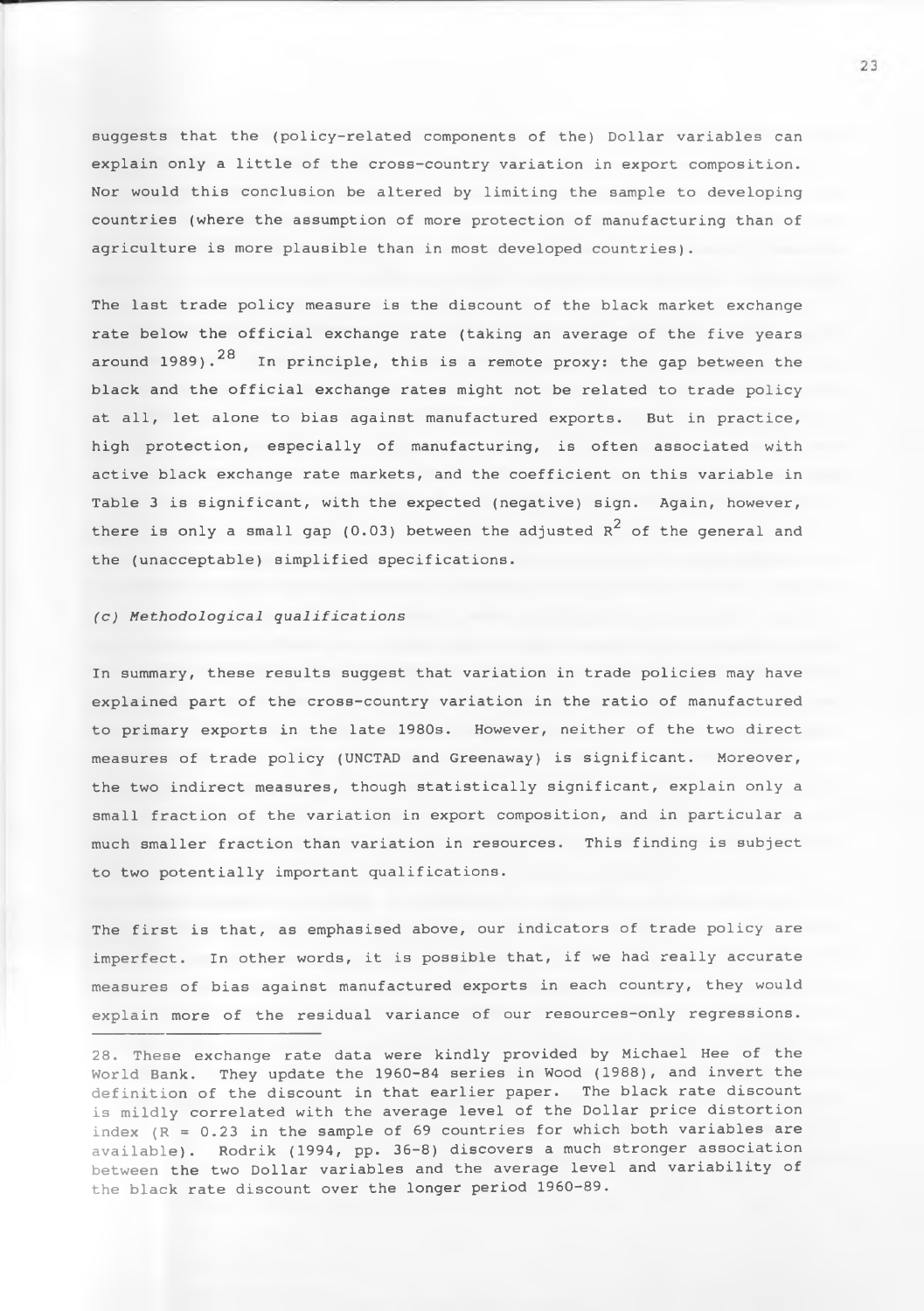This residual variance is indeed large (about 40% of the total), but much of it probably arises from the deficiencies of our measures of land and skill, and from our omission of many other variables (e.g infrastructure) that in practice affect this export ratio. It thus seems unlikely that the incremental contribution to explained variance of even an ideal measure of trade policy would approach that of resource endowments.

The second qualification, though, is that this "incremental" approach may not be a valid way of comparing the explanatory power of trade policy and resources, because these two variables are causally related to each other, rather than being independent. This would not matter if causality flowed from resources to policy, with countries choosing the trade policies that made best use of their endowments (Ranis 1991). For then, with policy as an intervening variable, our method of testing would be appropriate.

The problem arises if causality flows the other way, from trade policy to resources, which evidently would make our incremental method underestimate the true influence of trade policy. And in the case of skill, there is an obvious theoretical linkage: trade policies that are less biassed against manufactured exports raise the demand for (and price of) skill relative to land, and thus, if there is any elasticity of relative supply, stimulate a greater skill supply and so increase the skill/land ratio. Moreover, there is a clear cross-country correlation between our trade policy variables and skill per worker. For example, with the average level of the Dollar index,  $R = -0.36$ , suggesting quite a strong tendency for countries with less price distortion also to have more years of schooling per worker.

This correlation need not imply, of course, that there is a strong causal linkage from trade policy to the skill supply. It might reflect causation from resources to policy, or arise from the causal influence of some third variable (such as "good government") on both variables. In principle, this issue could be resolved by further research, using a simultaneous-equations specification which treated skill as an endogenous variable. For the time being, though, the best we can do is to estimate the upper bound of the bias of our incremental method, by re-running our regressions with trade policy as the *sole* independent variable, and interpreting the results as an indication of the maximum possible explanatory power of trade policy.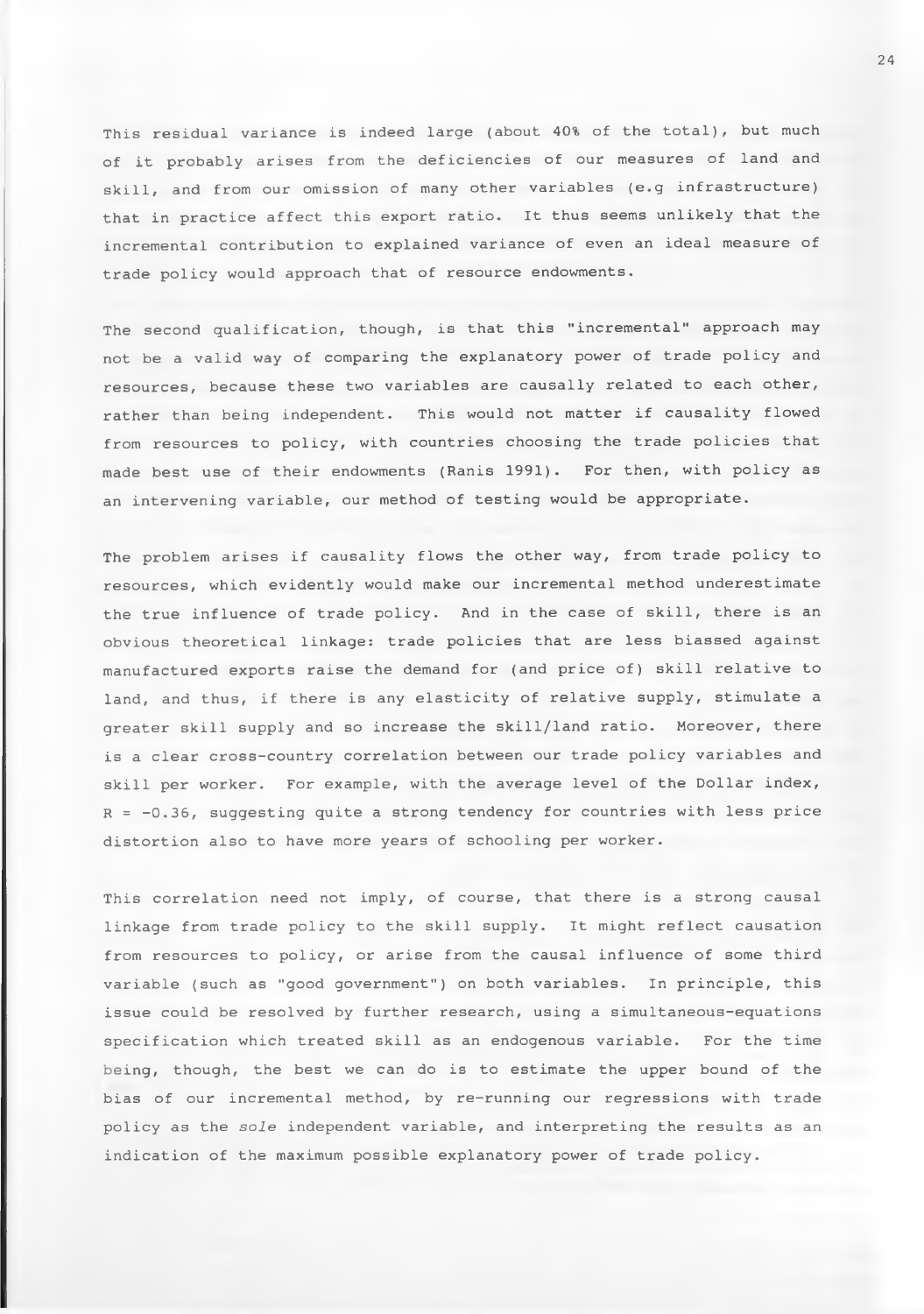In the last two columns of Table 3, the trade-policy-only specification is thus presented as an alternative simplification of the more general model. In all cases, it is an *unacceptable* simplification, given the significance of the resource variables, and with the UNCTAD policy measures it has little explanatory power. For the other three measures, however, the upper-bound estimates of the influence of trade policy implied by the adjusted  $\mathop{\mathrm{R}}\nolimits^2$  far exceed the lower-bound estimates suggested by our earlier comparisons between the adjusted  $R^2$  of the general specification and the resources-only simplification. The discrepancy is largest for the Greenaway measure (because the three high-performing East Asian economies that make up his SO group have high skill/land ratios), but is substantial also for the Dollar and black discount measures.  $^{29}$ 

In arriving at an interim judgement about whether the true effect of trade policy is closer to the lower-bound or to the upper-bound estimate, we can appeal to general knowledge about the causes of differences in educational performance among countries. In this regard, it seems to us (and we would expect to most people) that the effects of differences in trade policy are small in comparison to other causes, including differences in other sorts of policies - particularly educational policies. On this basis, and while acknowledging the need for more statistical investigation, we suggest that the truth is much closer to our lower-bound estimates.

# **V. Conclusions and policy implications**

The question addressed in this paper is: why are some countries exporters mainly of manufactures and others mainly of primary products? The answer that emerges from our analysis is: principally because they have different resource endowments, and more specifically because of differences in their ratios of human skills to natural resources (or "land"). Countries with a high skill/land ratio have a comparative advantage in manufacturing, those with a low skill/land ratio a comparative advantage in primary production. So, contrary to widespread pessimism about the explanatory power of factor proportions theory, and at least in this dimension of international trade, Heckscher and Ohlin rule!

25

<sup>29.</sup> Controlling for terms of trade variability (TCV) reduces the influence of the Dollar variables: the adjusted  $R^2$  of a regression including both the Dollar variables and TCV exceeds that of a regression on TCV by only 0.095.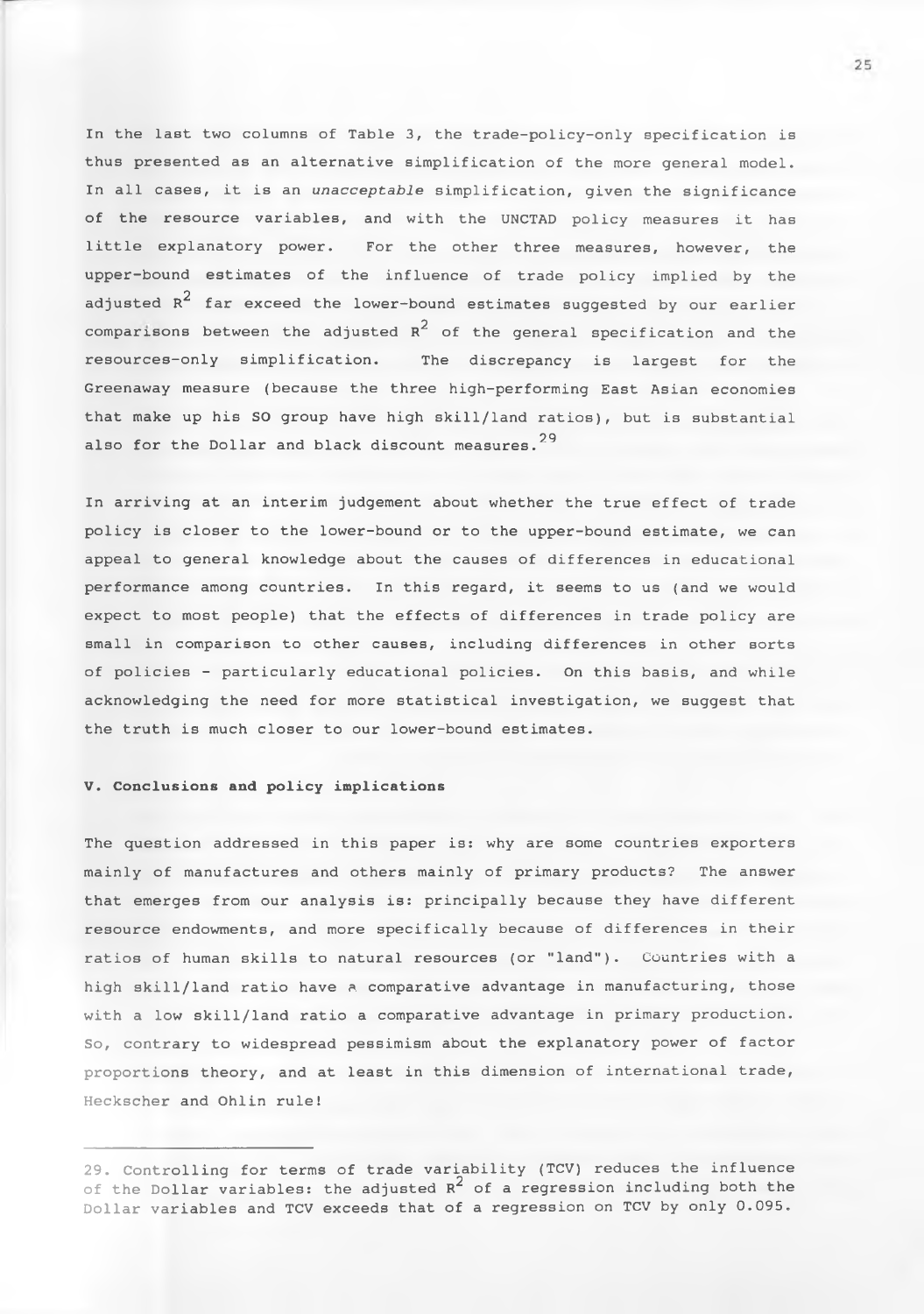Variation in trade policies among countries now explains only a small part of the variation in manufactured/primary export ratios. Over the past few decades, *changes* in trade policy - towards more open trade regimes - have enabled a series of developing countries, notably in East Asia, to realise a previously stifled comparative advantage in manufacturing. However, the scope for further progress of this sort seems limited: the big differences in export composition that still exist between East Asia and other regions, particularly Latin America and Sub-Saharan Africa, are overwhelmingly due to differences in resource endowments, not differences in trade policies.

The limited scope of these conclusions should be emphasised. We are not saying that *trade policy in general* is unimportant, but just that it is now rarely a major influence on the ratio of manufactured to primary exports. For other aspects of trade - the overall level of exports, the composition of both manufactured and primary exports, the choice of trading partners trade policy may well be more important. Thus, for example, a country such as India with a fairly high manufactured/primary export ratio could still gain from changes in policy that raised its ratio of total exports to GDP.

Even less are we saying that *other sorts of policy* are unimportant. On the contrary, our results imply that policies which influence skill acquisition (including, but not limited to, educational policies) have a powerful effect on the ratio of manufactured to primary exports.

What, then, are the specific lessons for development policy that might be drawn from our findings? One obvious negative lesson is that is a mistake to design, and evaluate the results of, trade policy reforms without first looking at the skill/land ratio of the country concerned. Too much of the advice that has been given to Latin America and to Africa, and too much of the disappointment about the poor results of implementing this advice, has been based on the false premiss that East Asian trade *policies* will yield East Asian trade *outcomes,* regardless of resource endowments.

A positive lesson (which in this case reinforces part of the conventional wisdom of development policy advice) is that education and other means of skill acquisition - or, more broadly, human resource development - are of great importance for many aspects of economic performance. In particular, this paper suggests that the only way in which most of the countries that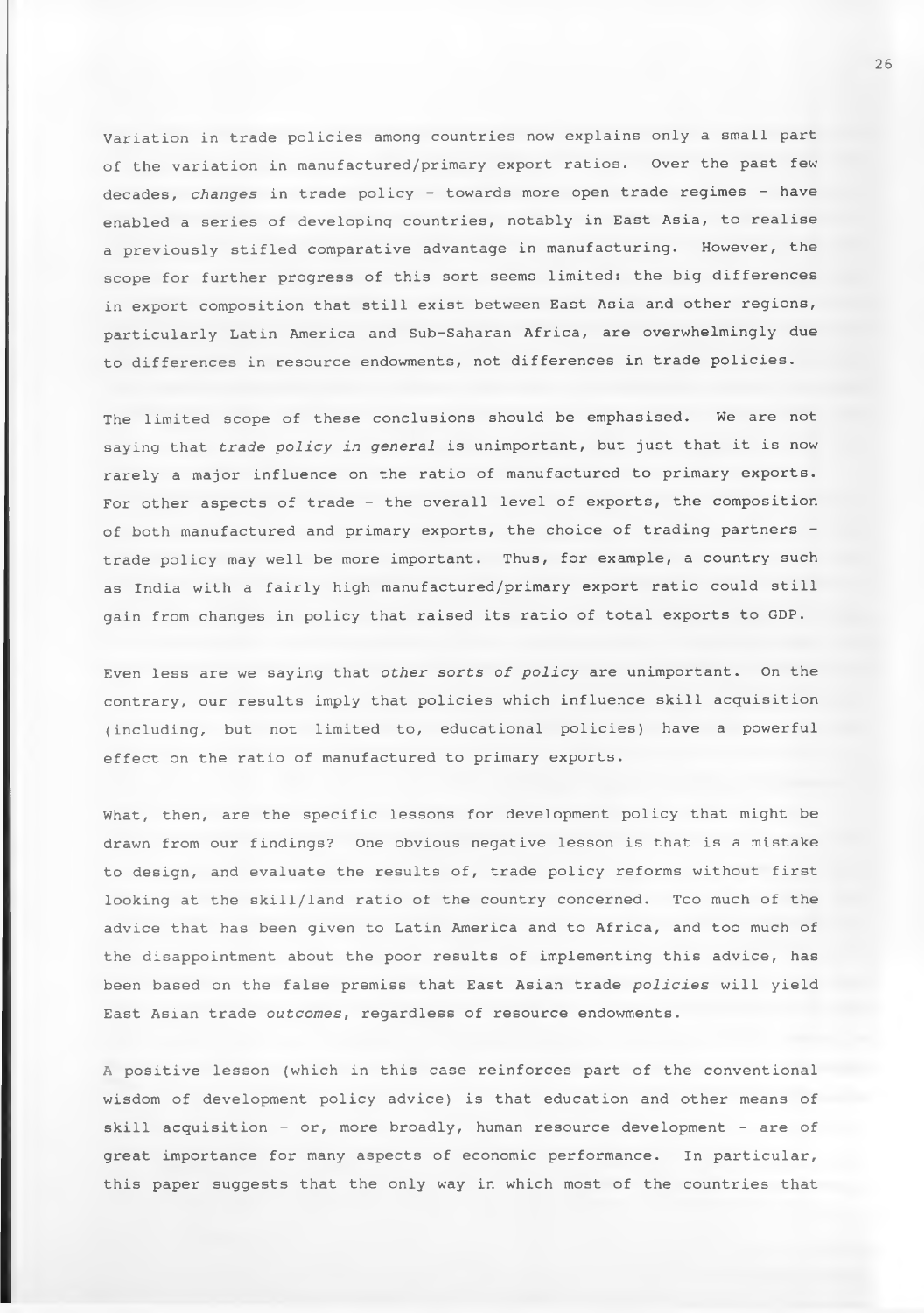now mainly export primary products could become exporters of manufactures would be to raise the skill levels of their labour forces.

It must also be recognised, however, that not everyone can be an exporter of manufactures: some countries, particularly those with large amounts of natural resources per worker, are bound to remain net exporters of primary products. Moreover, the process of skill accumulation is inevitably slow, meaning that it may be decades before some countries with moderate amounts of land per worker and initially low levels of education and training will acquire a comparative advantage in manufacturing. More thought thus needs to be given to the choice of development strategy for countries which now have low skill/land ratios.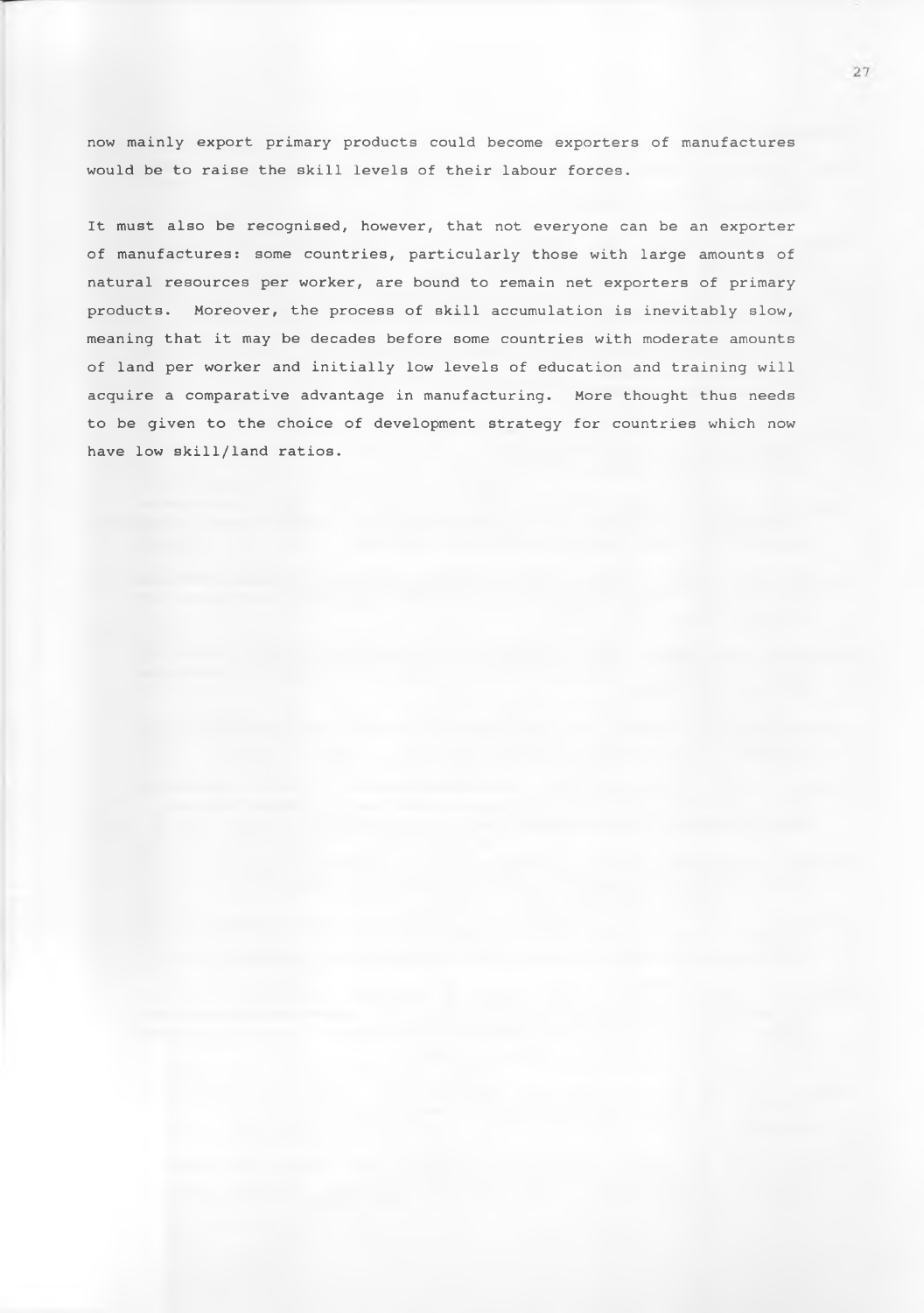#### **References**

- Auty, Richard (1994). "Industrial Policy Reform in Six Large Newly Industrializing Countries: The Resource Curse Thesis", *World Development,* 22/1: 11-26.
- Balassa, Bela (1979). "The Changing Pattern of Comparative Advantage in Manufactured Goods", *Review of Economics and Statistics,* LXI/2: 259-79.
- ---- (1986). "Comparative Advantage in Manufactured Goods: A Reappraisal", *Review of Economics and Statistics,* LXVIII/2: 315-19.
- Barro, Robert J. and J-W. Lee (1993). "International Comparisons of Educational Attainment", *NBER Working Paper* 4349, National Bureau of Economic Research, Cambridge, MA.
- Bowen, Harry P., Edward E. Leamer and Leo Sveikauskas (1987). "Multicountry, Multifactor Tests of the Factor Abundance Theory", *American Economic Review,* 77/5: 791-809.
- Bruchmann, Kathrin (1989). *Trade Policy and Manufactured Export Performance in Developing Countries: An Econometric Analysis*. Unpublished M. Phil Dissertation, IDS, University of Sussex, Brighton.
- Dollar, David (1992). "Outward-oriented Developing Economies Really Do Grow More Rapidly: Evidence from 95 LDCs, 1976-85", *Economic Development and Cultural Change,* 40/3: 523-554.
- Dougherty, Christopher (1991). "Education and Skills Development: Planning Issues", in Asian Development Bank, *Technical and Vocational Education and Training,* Manila.
- Edwards, Sebastian (1989). *Real Exchange Rates, Devaluation and Adjustment,* MIT Press, Cambridge MA and London.
- Fishlow, Albert, Catherine Gwin, Stephan Haggard, Dani Rodrik and Robert Wade (1994). *Miracle or Design? Lessons from the East Asian Experience,* Policy Essay 11, Overseas Development Council, Washington DC.
- Gilbert, Christopher (1986). "Professor Hendry's Econometric Methodology", *Oxford Bulletin of Economics and Statistics,* 48/3: 283-307.
- Greenaway, David (1986). "Characteristics of Industrialization and Economic Performance Under Alternative Development Strategies", *Background Paper to the World Development Report 1987,* University of Buckingham.
- Hufbauer, Gary C. (1970). "The Impact of National Characteristics and Technology on the Commodity Composition of Trade in Manufactured Goods", in R. Vernon (ed.). *The Technology Factor in International Trade,* Columbia University Press, New York.
- Keesing, Donald B. and Donald R. Sherk (1971). "Population Density in Patterns of Trade and Development", *American Economic Review,* 58/3: 956-61.
- Krueger, Anne 0. (1978). *Foreign Trade Regimes and Economic Development; Liberalization Attempts and Consequences*, National Bureau of Economic Research, New York.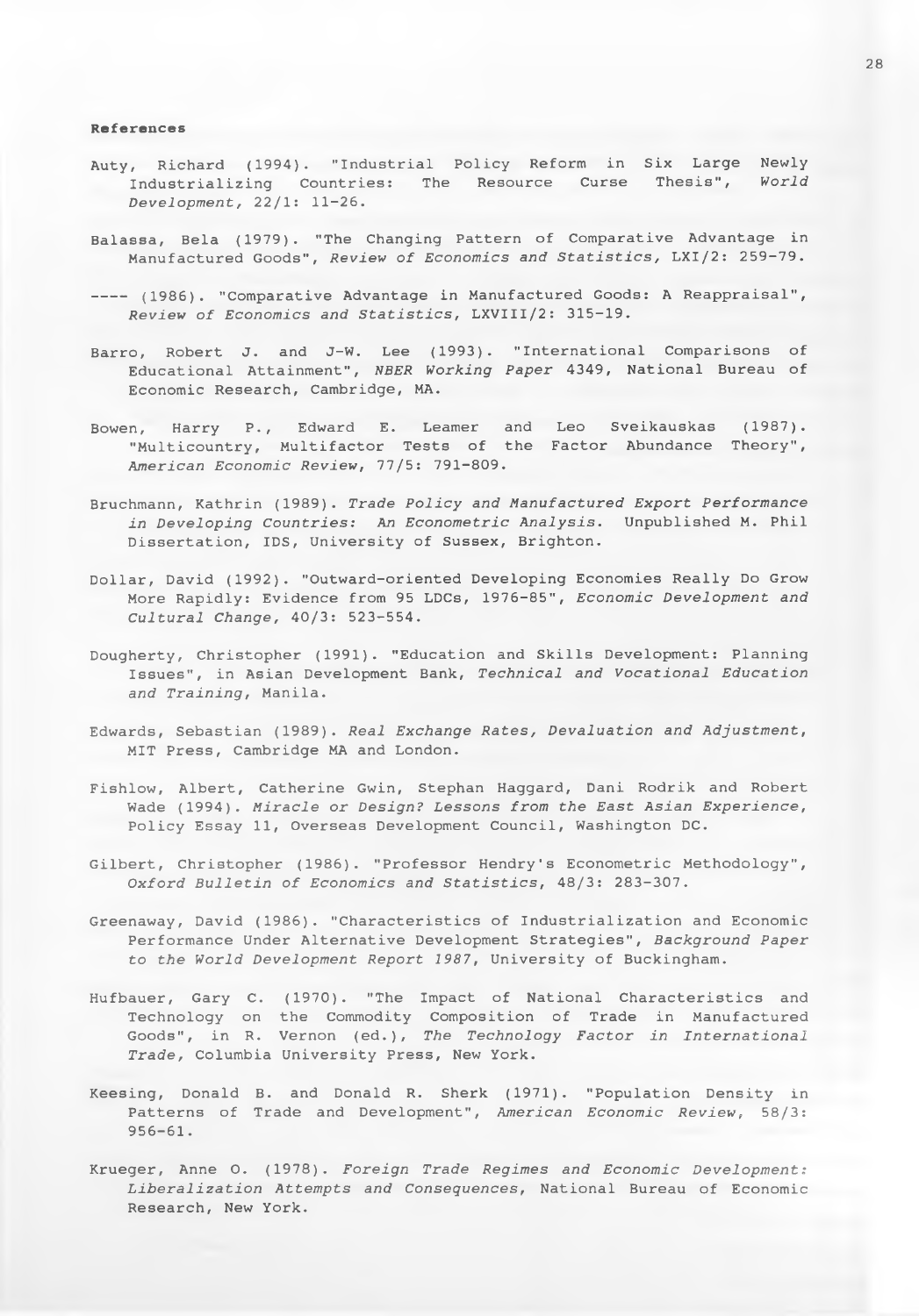- Leamer, Edward E. (1984). Sources of International Comparative Advantage: *Theory and Evidence,* MIT Press, Cambridge MA and London.
- (1992). "Testing Trade Theory". *NBER Working Paper 3951,* National Bureau of Economic Research, Cambridge, MA.
- ---- (1993). "Factor Supply Differences as a Source of Comparative Advantage", *American Economic Review,* 83/2: 439-439.
- Minford, Patrick (1989). "A Labour-Based Theory of International Trade", in J. Black and A. I. MacBean (eds.), *Causes of Changes in the Structure of International Trade 1960-85,* Macmillan, Basingstoke and London.
- Ranis, Gustav (1991). "The Political Economy of Development Policy Change", in G. Meier (ed.), *Politics and Policy Making in Less Developed Countries,* International Center for Economic Growth, San Francisco.
- Rodrik, Dani (1994). "King Kong meets Godzilla: the World Bank and the East Asian Miracle", in Fishlow et al (1994).
- Saxonhouse, Gary (1993). ""What Does Japanese Trade Structure Tell Us About Japanese Trade Policy?", *Journal of Economic Perspectives,* 7/3: 21-43.
- Syrquin, Moshe and Hollis Chenery (1989). "Patterns of Development: 1950 to 1983", *World Bank Discussion Paper* 41, Washington DC.
- Wade, Robert (1990). *Governing the Market: Economic Theory and the Role of Government in East Asian Industrialisation,* Princeton University Press, Princeton, New Jersey.
- Winters, L. Alan (1987, 1989). "Patterns of World Trade in Manufactures: Does Trade Policy Matter?", *Discussion Paper* 160, Centre for Economic Policy Research, London. Reprinted in J. Black and A. I. MacBean (eds.), *Causes of Changes in the Structure of International Trade 1960- 85,* Macmillan, Basingstoke and London.
- Wood, Adrian (1988). "Global Trends in Real Exchange Rates 1960-84", *World Bank Discussion Paper* 35, Washington DC.
- (1994a). "Skill, Land and Trade: a Simple Analytical Framework", *IDS Working Paper* 1, Institute of Development Studies, University of Sussex, Brighton.
- (1994b). "Give Heckscher and Ohlin a Chance!", *Weltwirtschaftliches Archiv,* 130/1: 20-49.
- (1994c). *North-South Trade, Employment and Inequality: Changing Fortunes in a Skill-Driven World,* Clarendon Press, Oxford.
- World Bank (1987). *World Development Report,* Oxford University Press, New York.
- (1993). *The East Asian Miracle: Economic Growth and Public Policy,* Oxford University Press, New York.
- (1994). *Adjustment in Africa: Reforms, Results and the Road Ahead,* Oxford University Press, New York.